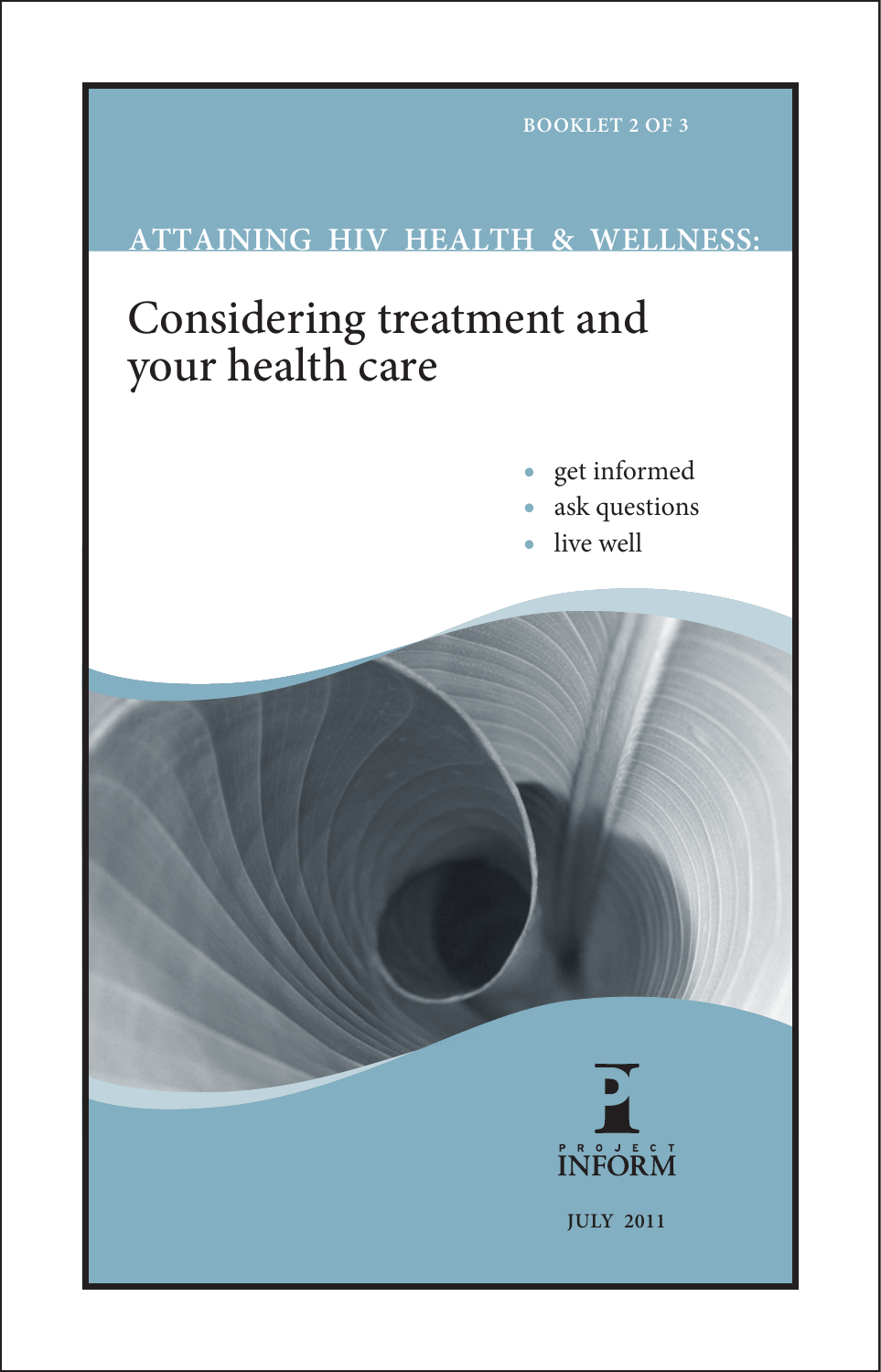# **ATTAINING HIV HEALTH & WELLNESS**

Project Inform created this series of three publications to address commonly asked questions and issues that people face as they come to terms with their HIV status and begin addressing their health care needs.

# *After you've tested positive*

Booklet 1 helps guide individuals on basic things to do after an HIV diagnosis, with an emphasis on understanding HIV infection, getting into care, and finding a support network.

# *Considering treatment & your health care*

Booklet 2 explores making decisions, from considering treatment to talking things out with a support network and doctors to thinking broadly about personal health needs.

# *What you should know about when to start & what to use*

Booklet 3 focuses on issues related to taking HIV medications, including when to start and what to use, planning ahead and finding an HIV-experienced doctor. (Some sections contain scientific concepts and information.)



*Project Inform acknowledges Liz Highleyman for her review and edit of these materials.*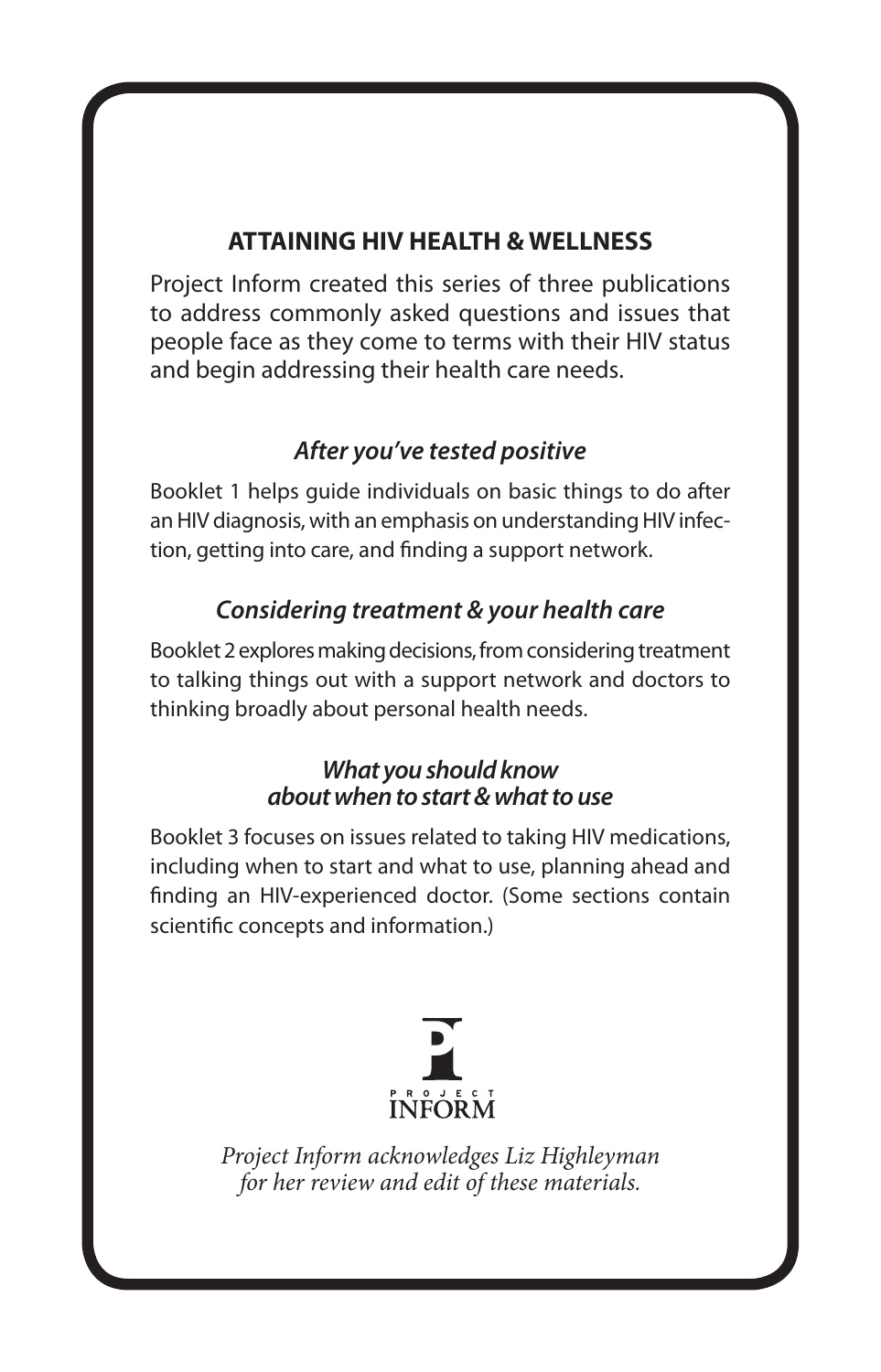# **Table of contents**

| Using this booklet                                   | $\overline{3}$ |
|------------------------------------------------------|----------------|
| How is today different from earlier in the epidemic? | $\overline{4}$ |
| KNOWLEDGE: Learning how to treat HIV disease         |                |
| Why take HIV medications?                            | $6 - 7$        |
| Starting treatment vs. waiting to start              | $8 - 9$        |
| Understanding test results                           | $10 - 11$      |
| Resistance testing before starting                   | 12             |
| Stay informed!                                       | 13             |
| <b>HEALTH: Your ability to start and maintain</b>    |                |
| Are you ready?                                       | 16             |
| Women and HIV infection                              | 17             |
| Choosing certain vaccines                            | $18 - 19$      |
| Managing co-infections and other conditions          | $20 - 22$      |
| Herbal products, recreational drugs and HIV meds     | 23             |
| Consider other aspects of your life                  | 24             |
| <b>SELF-ADVOCACY: Talking things out</b>             |                |
| Getting your health care in order                    | $26 - 27$      |
| Be flexible with your decision making                | 28             |
| Getting opinions from others                         | 29             |
| Important questions to ask others                    | 30             |
| <b>RESOURCES:</b>                                    |                |
| Checklist for getting started                        | 31             |
| Personal tracking charts                             | $32 - 33$      |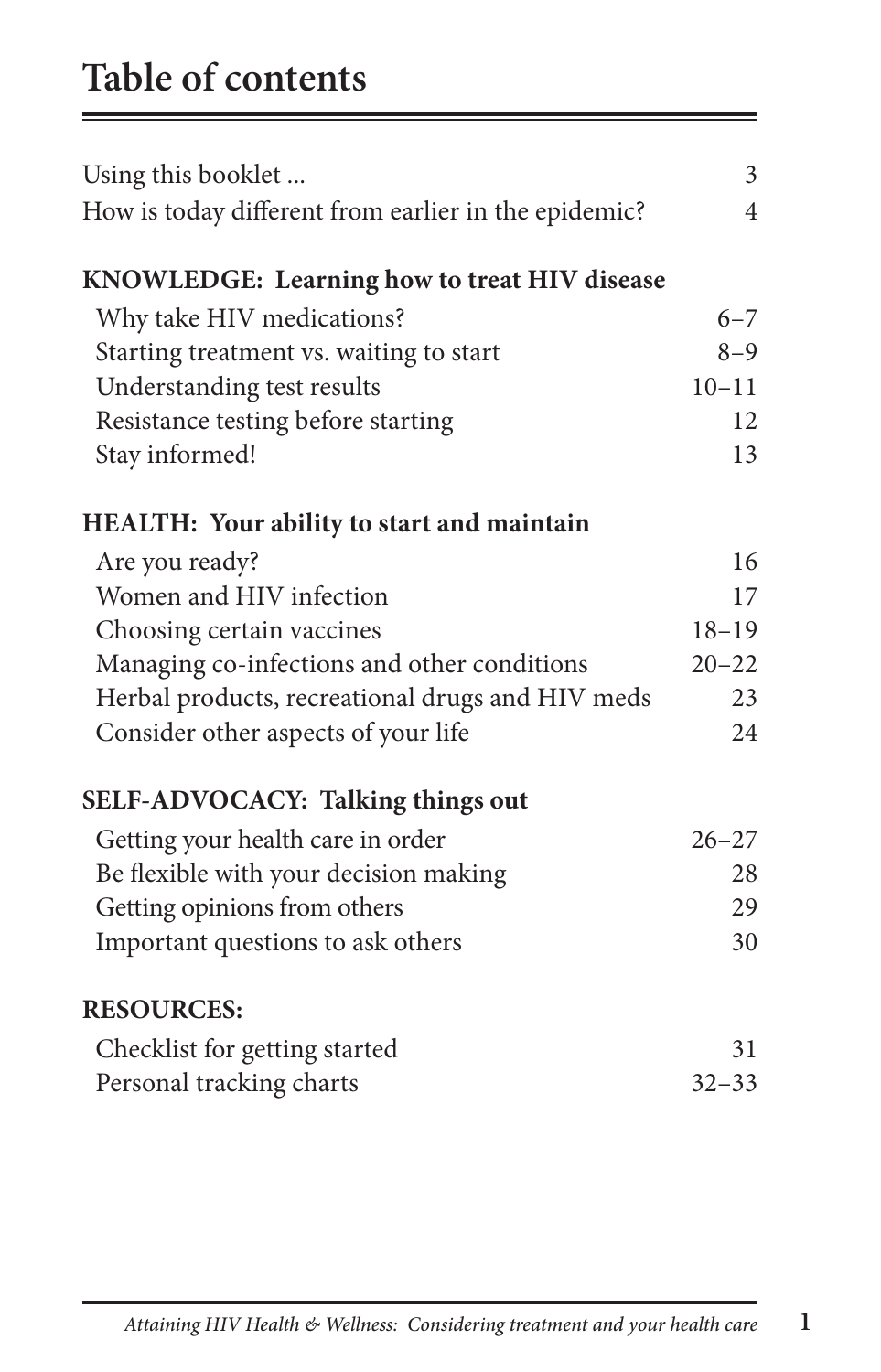# EN I TALK **ABOUT MY HIV."**

# CALL US. WE HAVE TIME TO TALK.

# **HIV HEALTH INFOLINE** Monday-Friday, 10am-4pm (Pacific Time), in English & Spanish

# 1.866. HIV. INFO (448. 4636) TOLL-FREE

Our operators live with or are impacted by HIV, and provide valuable insight and support to callers by answering questions about HIV care and making referrals to local services.

www.projectinform.org/HIVhealth/

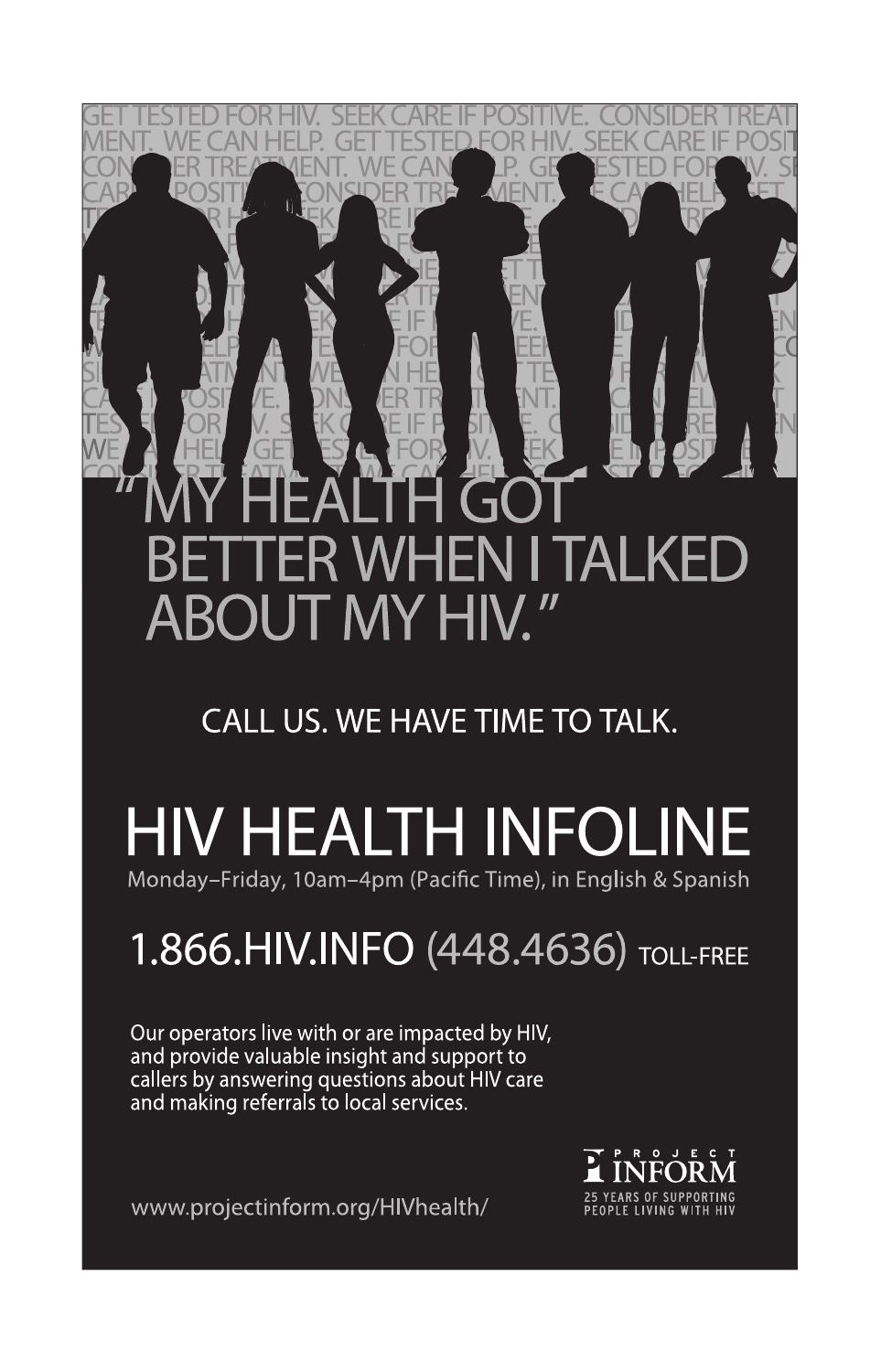The main focus of this booklet is to get you thinking about HIV and your health. For many people, making decisions together with their doctors is a new experience. We sometimes just do as we're told with regard to taking pills or getting tests. But people with HIV have greatly influenced how people interact with their health providers. Because treating HIV can be complex, your ideas about what you're willing and ready to do are a critical part of any health decision.

Making decisions often means weighing the pros and cons of taking certain medicines, but it also involves figuring out when to start them and considering other things such as exercise or nutrition. Whenever you're faced with a new decision, it's wise to learn as much as you can about your options ahead of time, which can give you more control over your health.

In these pages, you'll find different topics that will help you make decisions best suited to you. We highlight three key areas: *knowledge* (what's useful to know), *health* (what may be helpful to do), and *self-advocacy* (how to get what you need). When these areas work well together, you get better outcomes. Getting informed about HIV, being actively involved in your health, and talking things over with your doctor and support network can result in a longer, healthier life. We offer this information to help support, but not replace, the relationship with your health provider.

#### **HELPFUL RESOURCES**

**HIV Health InfoLine** 1-800-822-7422, 10a–4pm, M–F, PST **Attaining HIV Health & Wellness** *www.projectinform.org/HIVhealth/* **Just Diagnosed Resource Center** *www.thebody.com/content/art49985.html*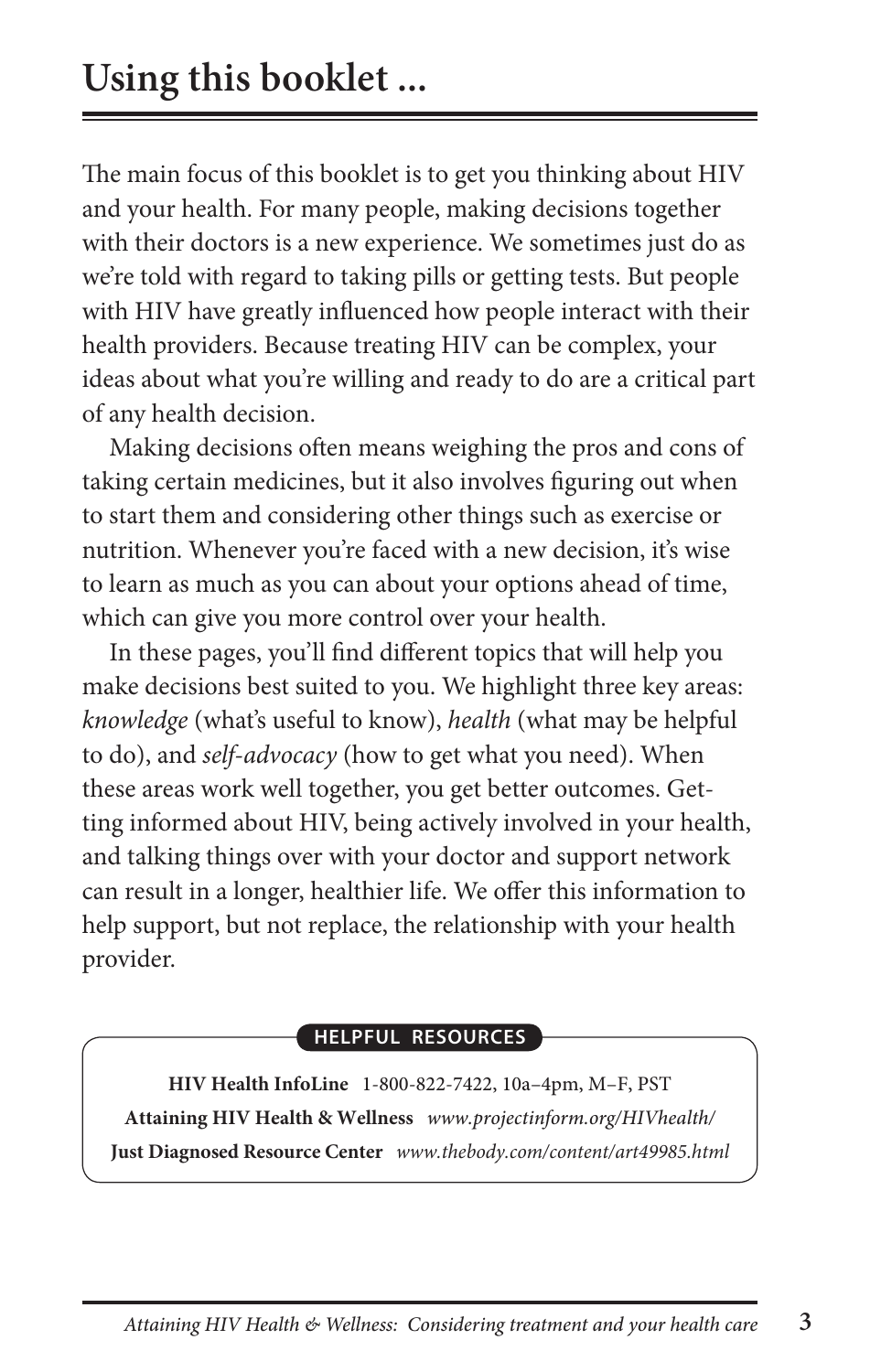# **How is today different from earlier in the epidemic?**

It used to be that HIV-positive people had to deal with more immediate health issues after being diagnosed than what they generally face today. People often had to react quickly rather than plan ahead for continued good health. This doesn't mean that people diagnosed today won't face certain health issues, but being forced to deal immediately with a problem occurs less often. Many people now have the time to carefully think about being on treatment before starting it, as well as to plan treatment strategies for the next 10 or 20 years.

Over the years, many drugs have been approved, and public health care programs as well as private health insurance have greatly improved their HIV care, allowing more people to find and pay for stable medical care. Also, doctors, nurses and other medical professionals now have more experience treating HIV. There are many more resources available to you and your doctor.

Another difference is that *opportunistic infections* (OIs) occur less often today. Cases of pneumonia and other OIs are now seen mostly in people not aware of their HIV status who go to emergency rooms for care. But once you know you have HIV, you and your doctor can monitor your health well before these infections would normally appear.

Finally, today you have more treatment choices — more than 20 HIV meds. You may still have to overcome hurdles related to health care coverage, but you likely have more time to get used to your diagnosis, explore your options, and more thoughtfully decide what's best. Today's treatments will help you and your doctor to individually tailor the medications you take.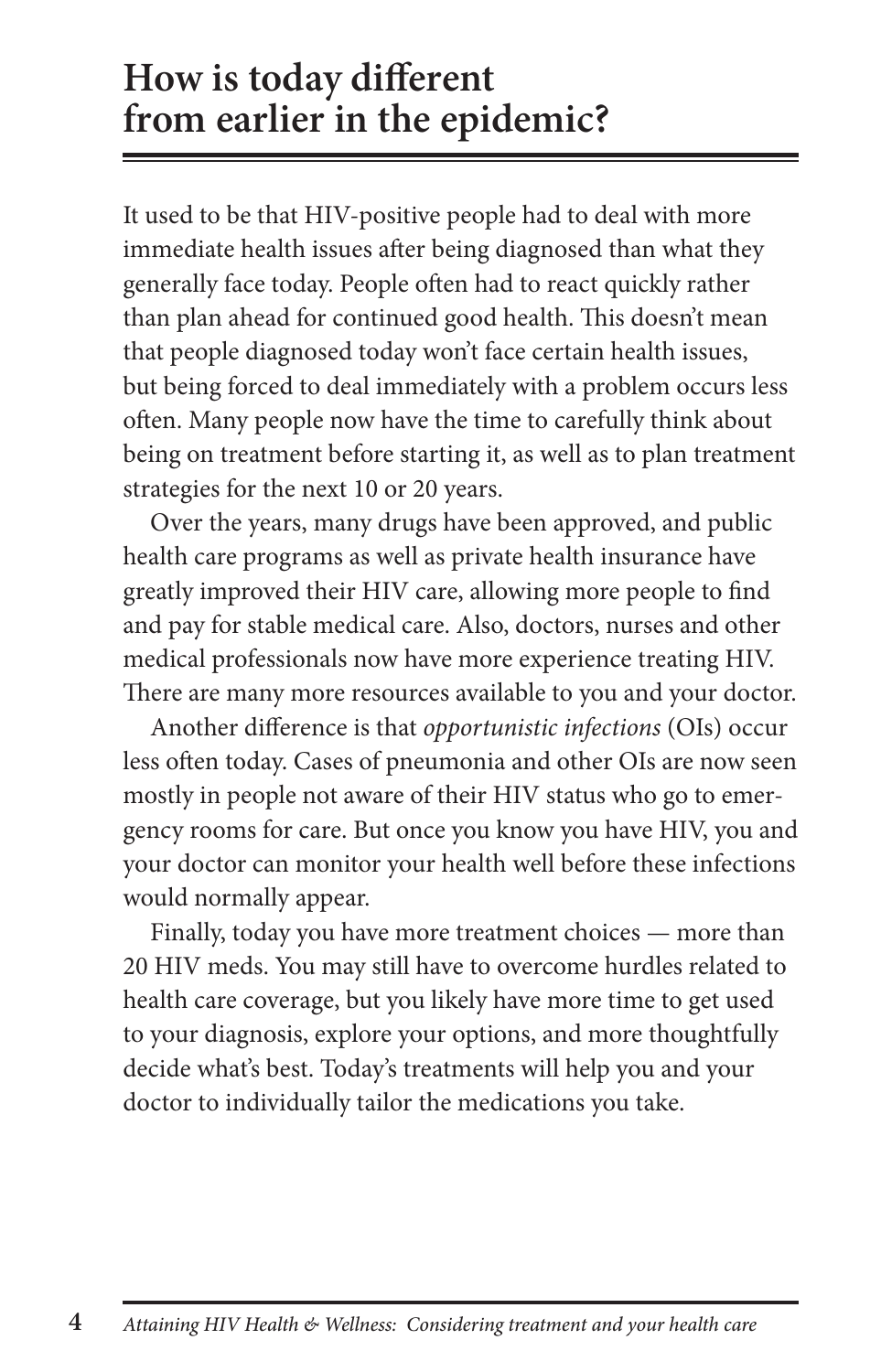

# **KNOWLEDGE:**

# Learning how to treat HIV disease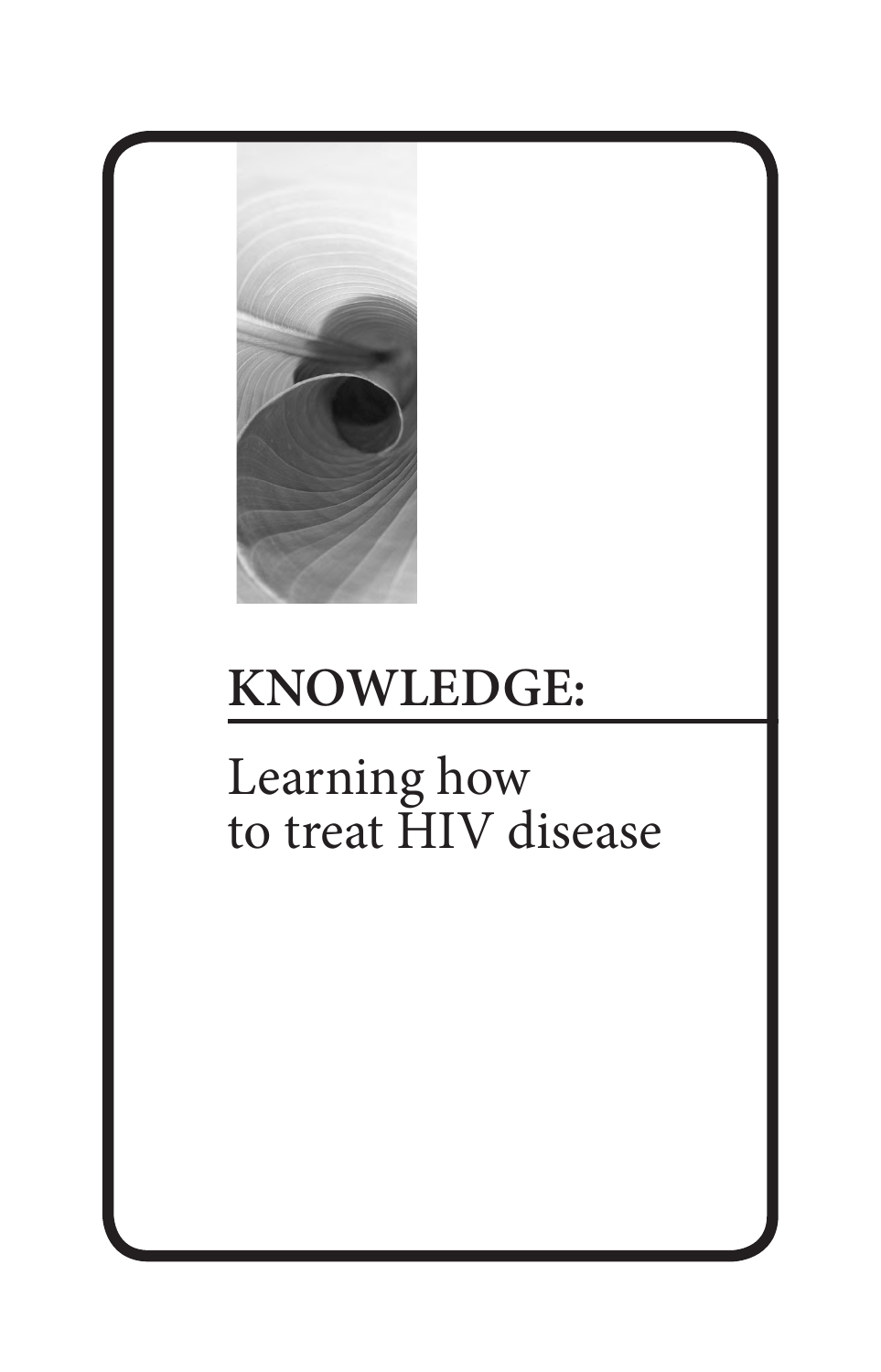# **Why take HIV medications?**

The relationship between HIV levels and risk of disease progression is complicated and varies from person to person. Although some people can maintain good health for many years without being on treatment, it's likely that the immune system will not fully suppress HIV on its own over time. The longer you have untreated HIV the more damage it can do to your immune system, making you more susceptible to infections and other problems.

# **PROLONGING LIFE**

Being on HIV treatment can greatly extend a person's life, but it should interfere as little as possible with your quality of life. The regimen should be easy enough to use so you can



take every dose as prescribed. For most people, it's possible to find a regimen that works well with minimal side effects or drug interactions. If you cannot tolerate a drug or the regimen isn't working for you, it's possible to switch to other options.

### **RESTORING AND MAINTAINING IMMUNE FUNCTION**

HIV treatment can greatly slow down HIV replication. One outcome of this is a higher CD4 count, because when less virus is produced fewer CD4s get infected and die. Some people experience a rapid rise in their CD4s after starting treatment, but for others the increase may take more time.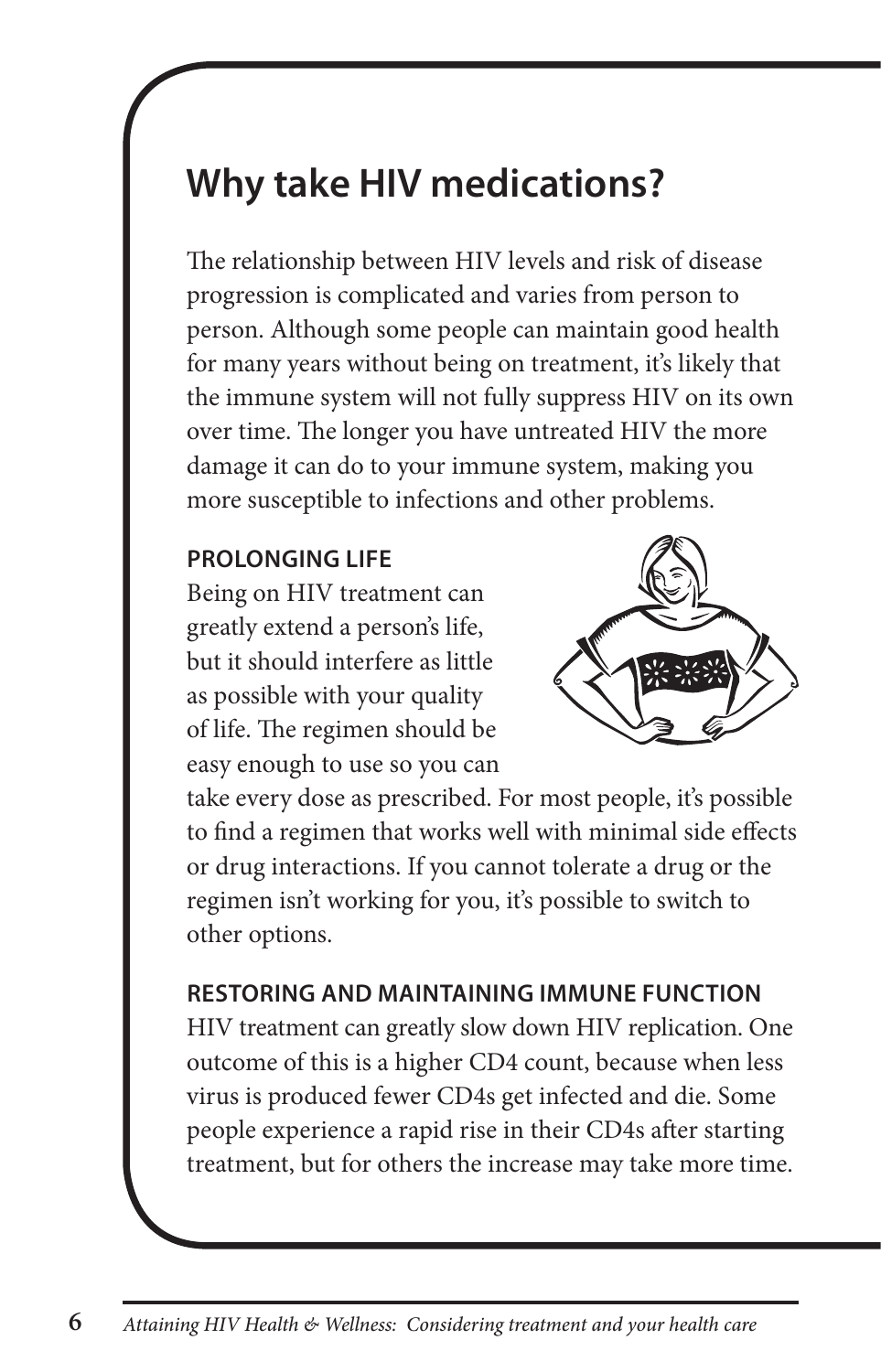# **REDUCING VIRAL LOAD**

Reducing viral load makes it easier for the immune system to control HIV, usually leading to better health. The goal is to keep virus levels as low as possible for as long as possible, preferably *undetectable* (below 50 copies). People with high viral load before starting treatment may find their HIV levels drop slowly (perhaps six months or more), while those with less virus may see faster responses. The *minimum* change that shows treatment is working is 90% less viral load, or a *1 log decrease*  (for example, 10,000 down to 1,000).

# **REDUCING DRUG RESISTANCE**

Drug resistance can happen when the virus changes enough so that HIV drugs no longer work. When HIV is fully suppressed, it's less likely that it can become resistant. Therefore, using a potent regimen that fully suppresses HIV is a key goal for treatment. Taking every dose as prescribed and maintaining undetectable viral load can help prevent resistance.

# **HELPING TO PREVENT TRANSMISSION**

Individuals on potent HIV regimens who maintain undetectable viral loads are less likely to transmit HIV, although active STDs increase the risk. Even with good adherence to an HIV regimen, there's still some risk in transmitting HIV, so it's important to continue engaging in safer sex.

- HIV treatment prolongs life and improves quality of life.
- HIV treatment helps to keep viral load as low as possible for as long as possible.
- HIV treatment helps keep resistance from developing.
- HIV treatment can restore and maintain immune function.
- HIV treatment helps prevent passing HIV to others.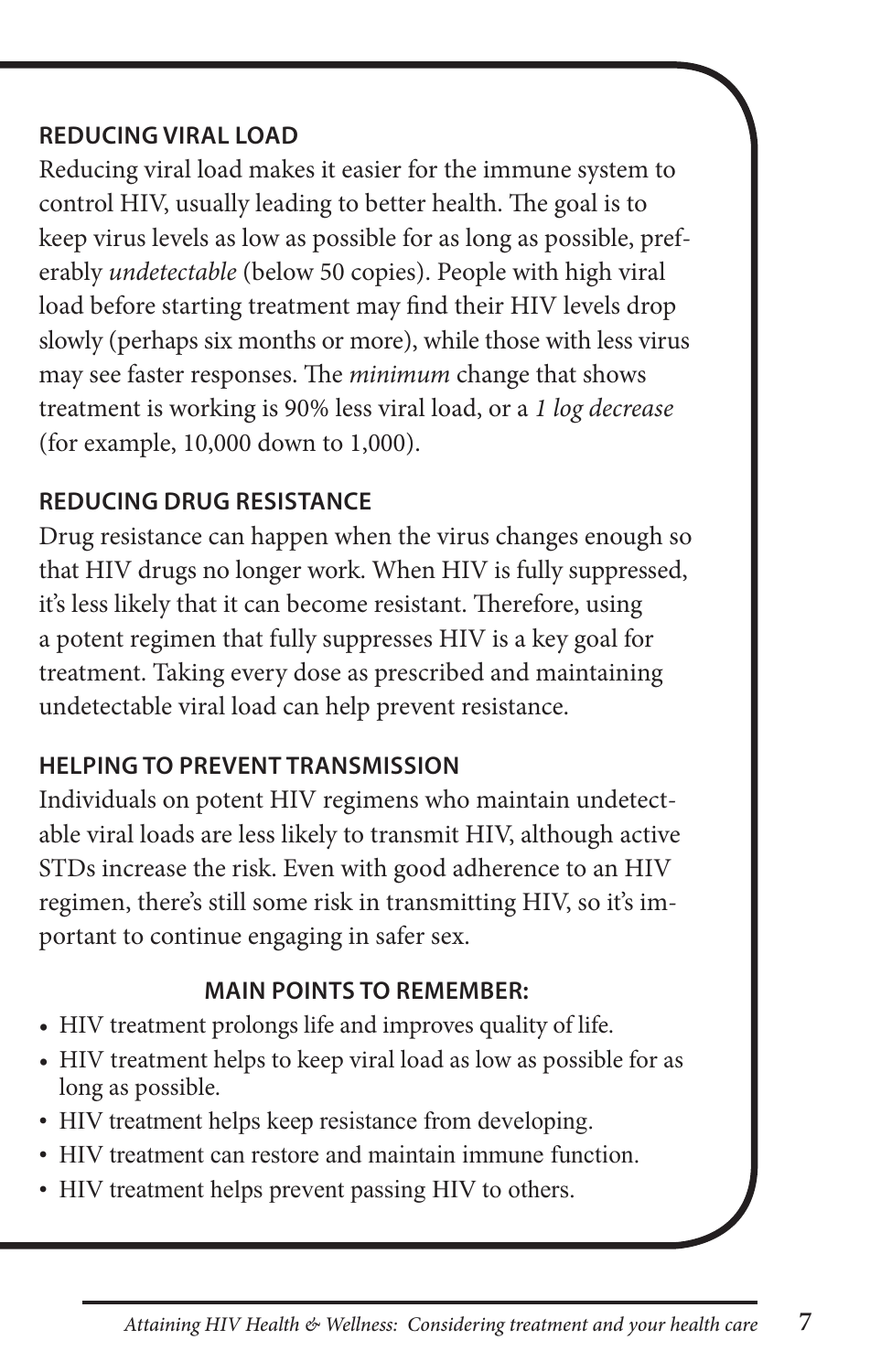# **Starting treatment vs. waiting to start**

The most difficult issue you'll probably face about treatment is when to start. If taking HIV meds was as easy as taking a vitamin every day — without side effects or risks from longterm use — then deciding when to start would be easier.

Given certain aspects of your life, you may think that you can't start HIV treatment. Perhaps you don't have a place to live, struggle with alcohol or drug use, or have other health concerns to deal with. Although such problems can present unique challenges, people in these situations can do well on treatment and services are available to help.

There's a lot riding on this decision and a lot to think about before you decide. So it's natural to feel anxious or overwhelmed. Nevertheless, hundreds of thousands of people have found a way to balance their medical needs with their treatment concerns and quality of life and still make good treatment decisions. And you can too.

There's no one proven "right" time to start HIV meds, although the US Guidelines offer recommendations based on latest research. Experts differ in their opinions about whether to start early in the course of HIV infection or later.

It can take about 10 years from initial infection before serious symptoms appear. But HIV continues to damage the immune system during this time — shown by a falling CD4 count — and HIV may cause inflammation that affects all parts of the body. Early treatment can preserve your immune function and may contribute to better overall health.

But starting treatment very early may mean that longterm side effects and drug resistance will occur sooner. It is not yet known what all these side effects might be. If and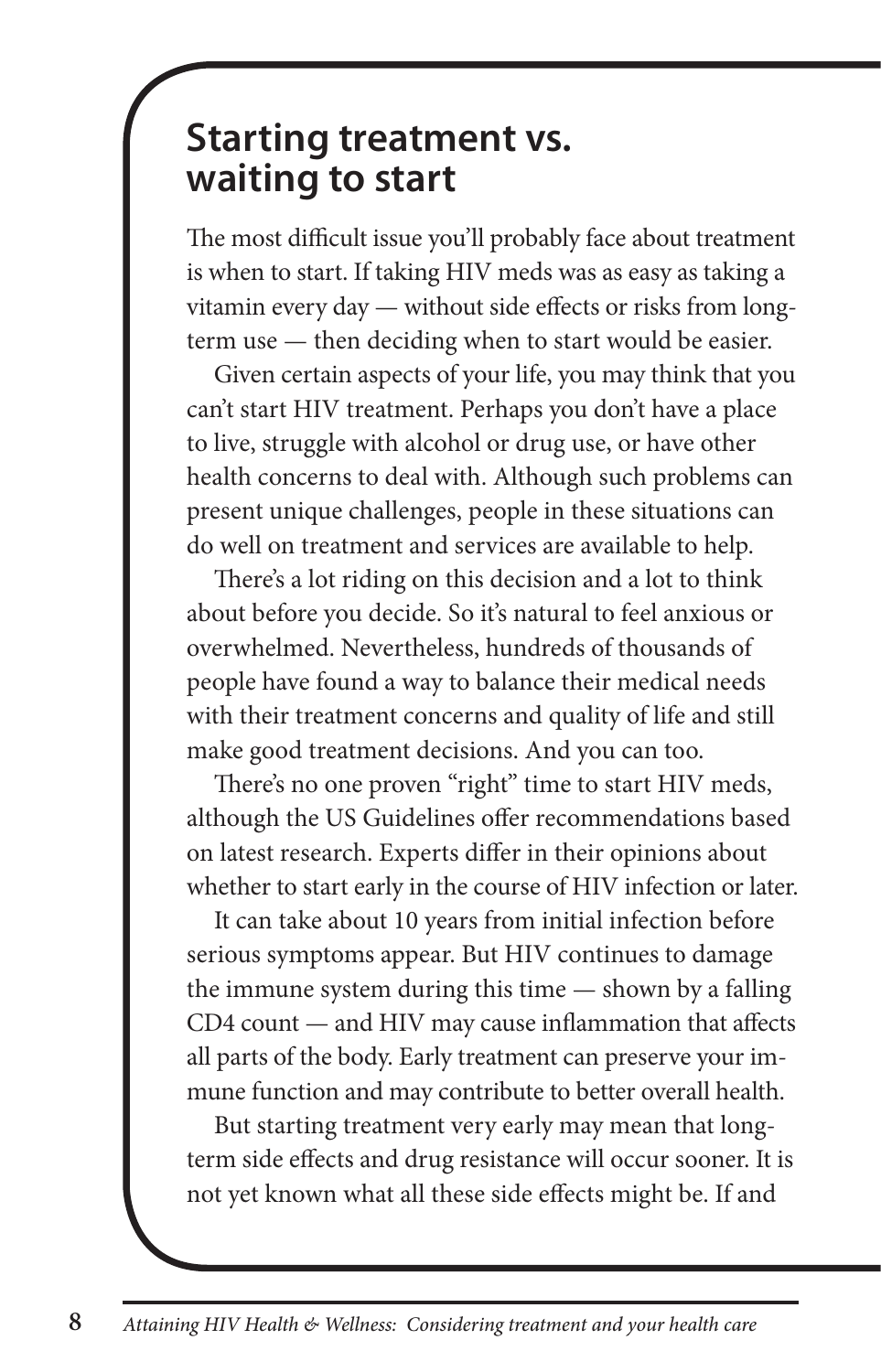want to when they happen start because I'm ready. they may not be corrected so easily for some people. Other possible drawbacks include drug interactions, adherence issues, covering their cost (pp. 26–27), and stigma (p. 16).

While early treatment can be clearly beneficial at times, when to start remains mostly

an individual decision. For some people, it's an easy and clear decision. For others, getting more information may be more helpful. Still, others may need more time to get used to the idea. It's important that you're comfortable with your treatment plan and that you start without feeling pressured yet with the knowledge that you can succeed.

I don't think I can handle meds right now.

Even if you're healthy and don't want to start HIV meds immediately, it's still a good idea to get into care, learn about your options and begin talking with your doctor about what to do and when to do it. Making decisions beforehand can help diminish some of the fear that can come with starting any kind of treatment for the first time.

- You likely have time to gather information and feel comfortable about treatment before you actually start it.
- Treatment decisions should take into account your personal health and other needs.
- Reading about treatment and talking to others ahead of time can help you feel prepared.
- Many people have made informed decisions. You can too!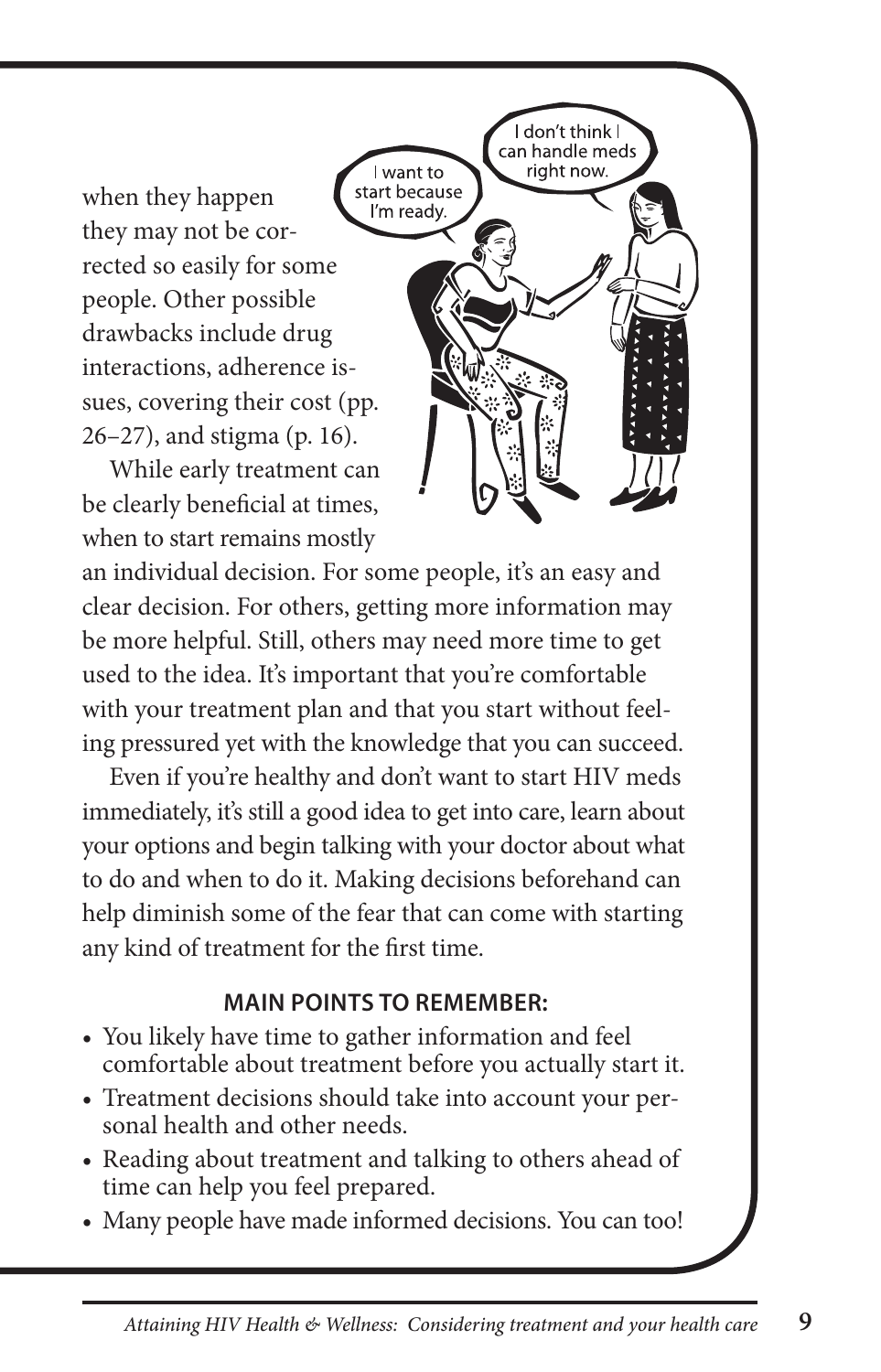# **Understanding test results**

# **VIRAL LOAD TEST**

Viral load tests are used to check how well treatment is controlling the virus. The test measures the number of copies of HIV in a small amount of blood. People starting treatment for the first time usually see their viral load fall to an undetectable level within 12–24 weeks. Several factors can influence this, including taking the meds as prescribed and the potency of the regimen. People with lower CD4s or higher viral loads may take longer to respond.

# **CD4 CELL COUNT**

HIV treatment helps to preserve and increase your CD4 count, which means the immune system is getting better at controlling HIV and other infections. It's reasonable to expect an increase in CD4s after starting treatment, perhaps an extra 100 cells within the first 12–18 months. However, the actual increase will vary from person to person. If you start treatment with a lower CD4 (below 200), it usually takes more time to reach higher counts. Older people and those with hepatitis C may also have smaller gains. With ongoing treatment, many people continue to see small increases over time while others may not experience the same.

| <b>CD4 RANGE</b> | <b>WHAT IT GENERALLY MEANS</b>                         |
|------------------|--------------------------------------------------------|
| Below 200        | Should be on tx. Indicates an AIDS diagnosis.          |
| $200 - 350$      | Should be on tx. Some disease symptoms likely.         |
| 350-500          | Recommend tx.* Symptoms less likely, but possible.     |
| Above 500        | "Normal" range. Could be on tx.* Symptoms less likely. |

\* From *US Guidelines for the Use of Antiretroviral Agents in Adults and Adolescents*.

# **CD4 PERCENTAGE**

Although the CD4 count is important — and is one of the main test results that you and your doctor will use — the CD4 percentage is also useful. This shows the proportion of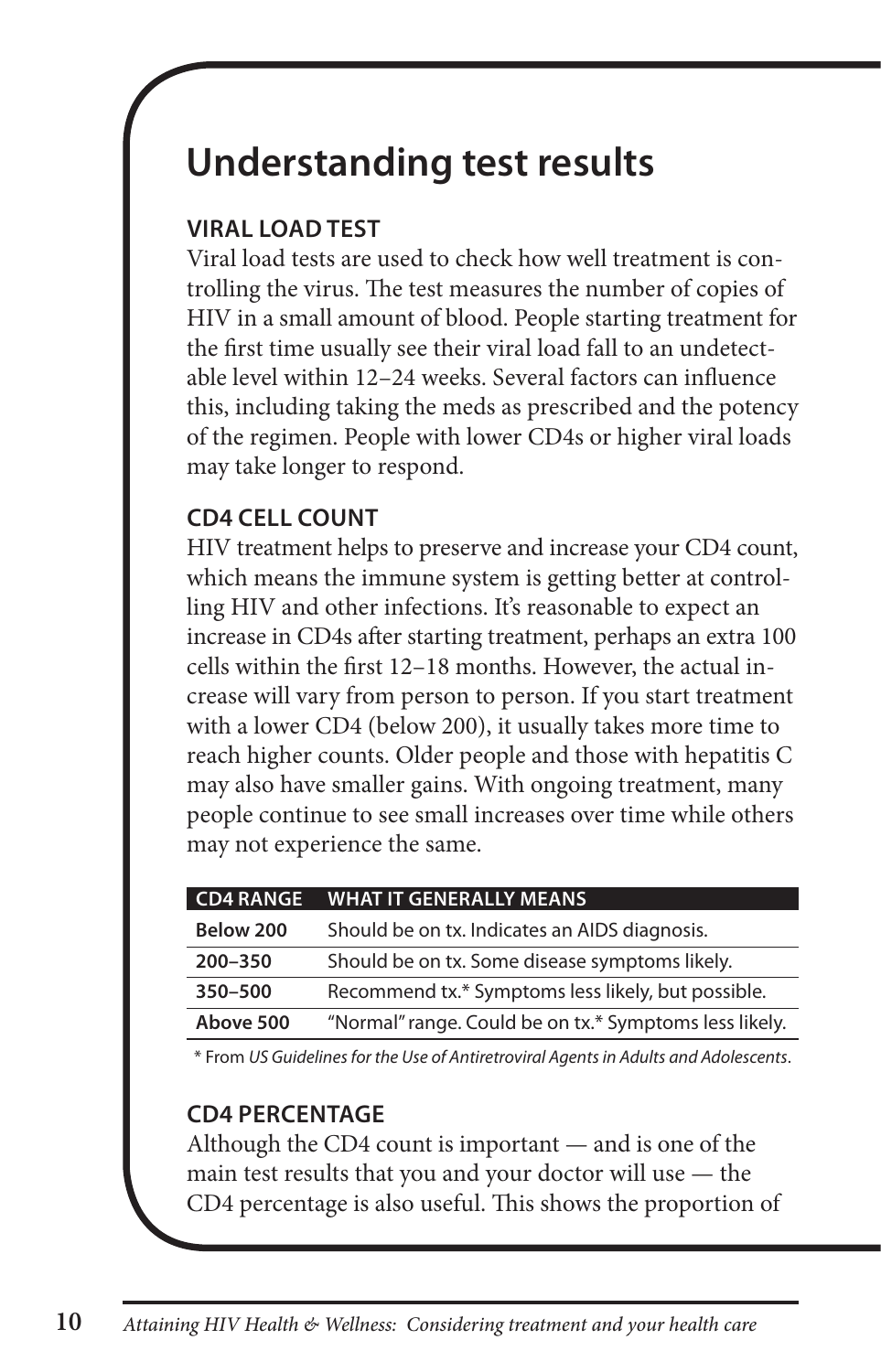all white blood cells that are CD4s, which in people living with HIV averages about 25%. This marker tends to change less often between tests than the CD4 count, and it may be more reliable. A decreasing CD4 percentage over time shows a weakening immune system, and one that falls below 14% is an AIDS diagnosis.

# **CD8 CELL COUNT**

CD8 counts are not normally used to make treatment decisions, but they can provide useful information. CD8 cells seek out and destroy other immune cells that are infected with HIV. A CD8 count of 150–1,000 is the average range for healthy HIV-negative people, but people living with HIV normally have higher CD8 levels perhaps because more are needed to kill infected cells.

# **CD4 / CD8 RATIO**

Besides the numbers of CD4 and CD8 cells, another important test is the CD4/CD8 ratio. A normal ratio for HIV-positive people ranges from 0.9–6.0. An increasing ratio over time indicates immune recovery and shows treatment is working.

# **OTHER TESTS**

You should also get other regular blood tests done to monitor your health, including a *complete blood count* and *chemical panel*. Abnormal blood levels may point to certain conditions like anemia or illnesses such as a bacterial infection. Levels of various chemicals in your blood may indicate side effects or suggest possible liver or kidney problems. Review and understand what these test results mean as they can help predict your risk for other conditions.

### **HELPFUL RESOURCES**

**Two Common Tests** *www.projectinform.org/publications/bw/* **Understanding Lab Results** *www.thebody.com/content/art14477.html*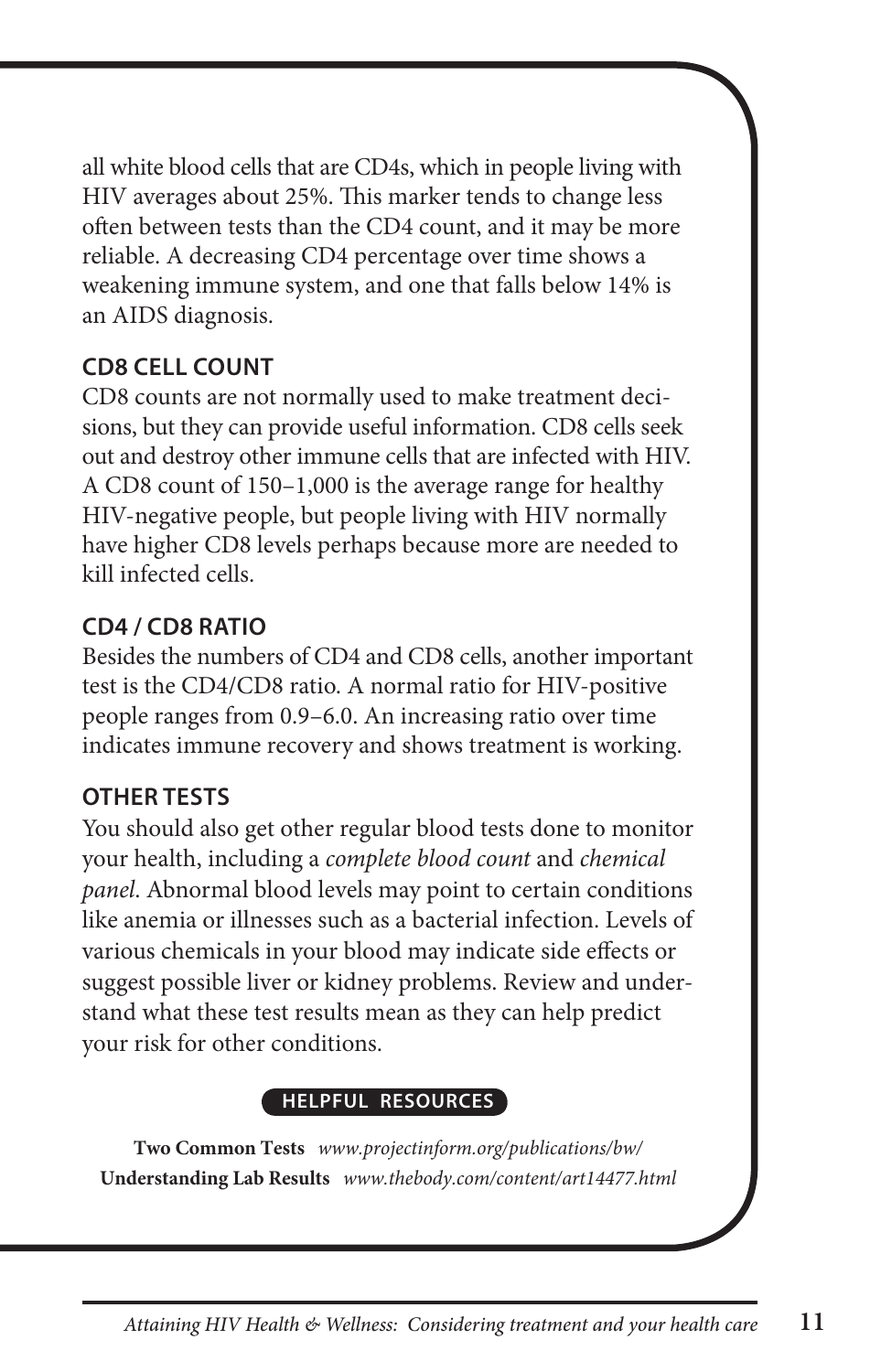Drug resistance occurs when HIV changes, or *mutates*, enough so that a drug or regimen no longer fully controls the virus. *Cross resistance* occurs when mutations that cause resistance to one drug also reduces the effects of other drugs in the same class. (There are nearly two dozen drugs in five different classes.) Resistance usually occurs when drugs are not taken as prescribed, consistently on schedule.

The US Guidelines recommend that people get a *genotypic* resistance test before they start or change treatment. People who choose treatment guided by resistance test results have longer lasting treatment responses. In order to run a resistance test, you must have a viral load above 1,000. The test cannot be done accurately if viral load is below 50 copies.

Some studies show that up to 1 out of 6 newly infected people in the US have drug-resistant strains of HIV. It's important to know this before starting treatment: to choose the meds that will work the best. Therefore, taking a resistance test will give you and your doctor more information to make better treatment decisions.

# **MAIN POINTS TO REMEMBER:**

- Knowing the results from a resistance test will help you and your doctor make better treatment decisions.
- Get a resistance test done before starting treatment, best done when viral load is above 1,000.
- Some people get HIV that is already resistant in some way. A resistance test can catch this before starting treatment.

### **HELPFUL RESOURCES**

**HIV Drug Resistance Tests** *www.projectinform.org/publications/resistance***/ HIV Drug Resistance Mutations** *www.iasusa.org/resistance\_mutations* **HIV Drug Resistance Database** *http://hivdb.stanford.edu*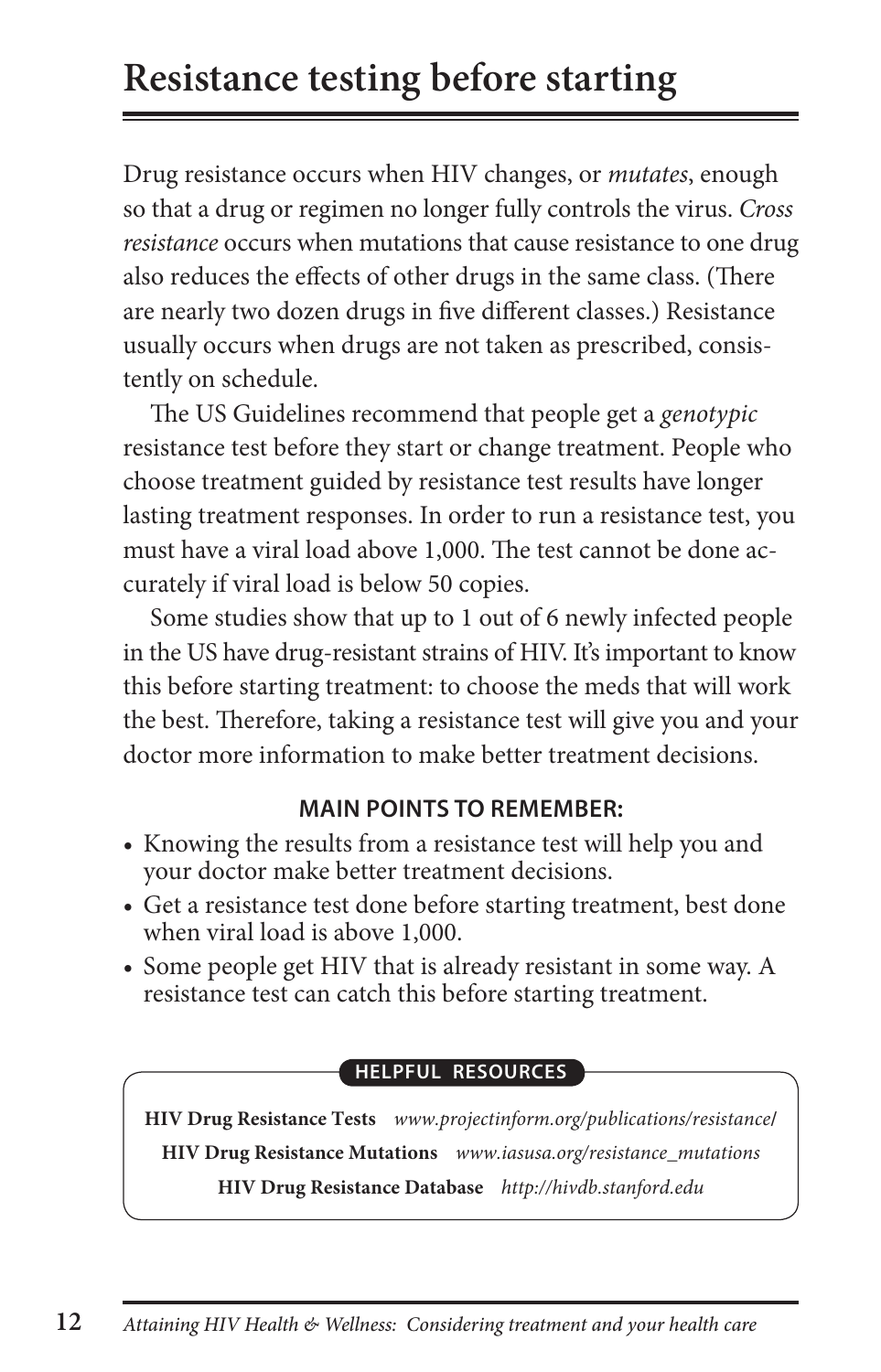Learning about HIV and your options may seem overwhelming at first. There's a lot of information to sort through and sometimes it can seem like it's written in a foreign language. But it's something that you can learn to read. Keeping up with the latest information and study results can help you make better treatment decisions and can make you feel empowered. Others prefer to rely on their experienced doctors and just learn general information. Both can work for you as long you have enough information to participate in health decisions.

Hundreds of studies are done every year on various aspects of HIV disease. Some results lead scientists to new discoveries about HIV; for example, how to combine drugs into more effective regimens or how to use a more sensitive blood test.

As you learn about HIV treatment, be aware of the source of the information you're reading. Be on the lookout for any false or misleading claims. Consider the reasons why this person or group wants to provide it. Project Inform believes the best information comes from unbiased review of clinical studies. People should consider this whenever reading treatment information

Below is a list of good sources that summarize study findings and interpret what they mean for people living with HIV.

#### **HELPFUL RESOURCES**

#### **COMMUNITY AND GOVERNMENT RESOURCES**

*www.natap.org**www.aidsmeds.com**www.thebody.com**www.aidsmap.com www.hivandhepatitis.com**www.clinicaltrials.gov**www.aids.gov*

#### **HIV-RELATED CONFERENCES**

*www.retroconference.org**www.iasociety.org www.icaac.org**www.aids2010.org*

**How to Identify AIDS Fraud** *www.projectinform.org/publications/fraud/*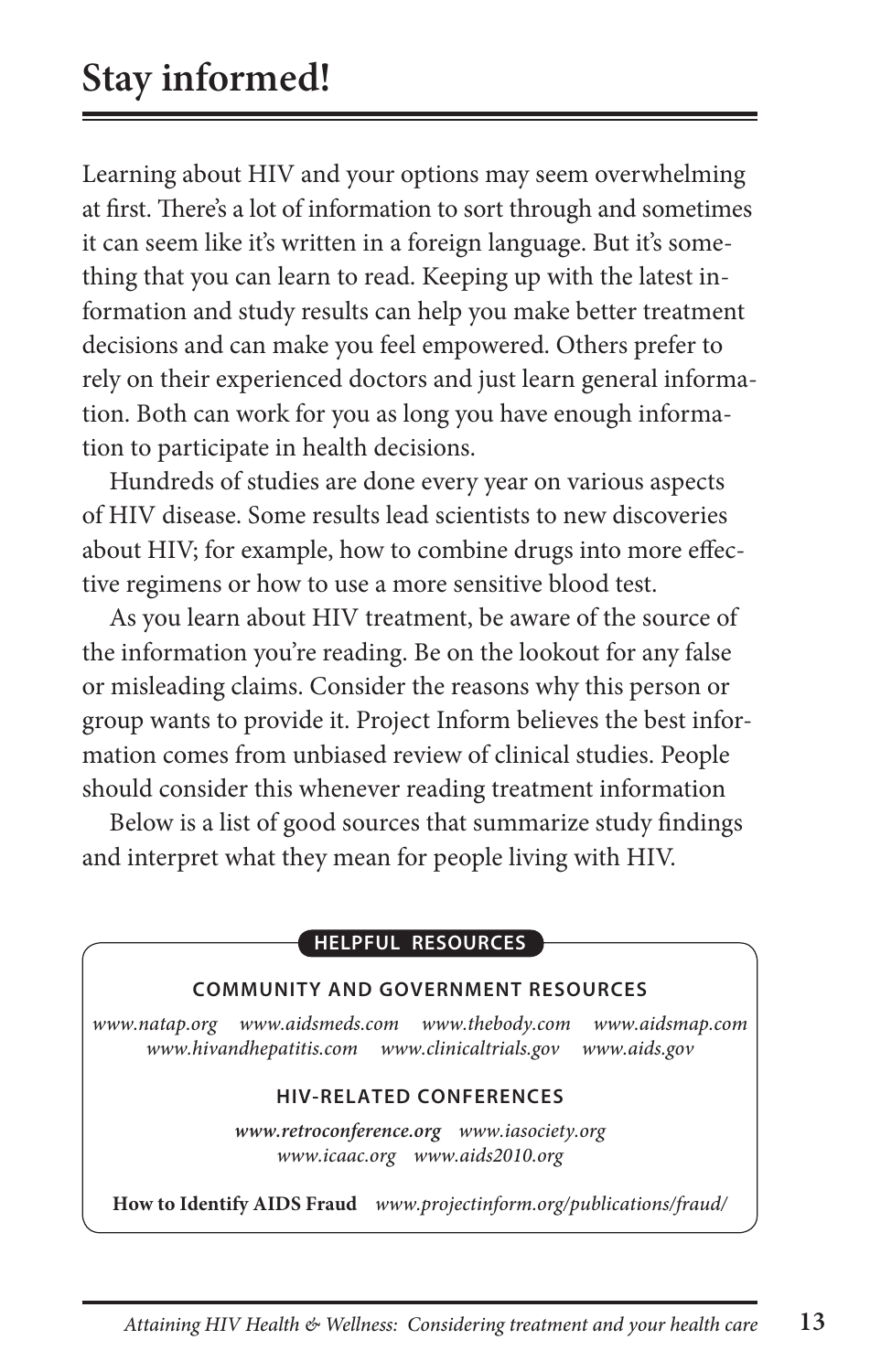*Attaining HIV Health & Wellness: Considering treatment and your health care*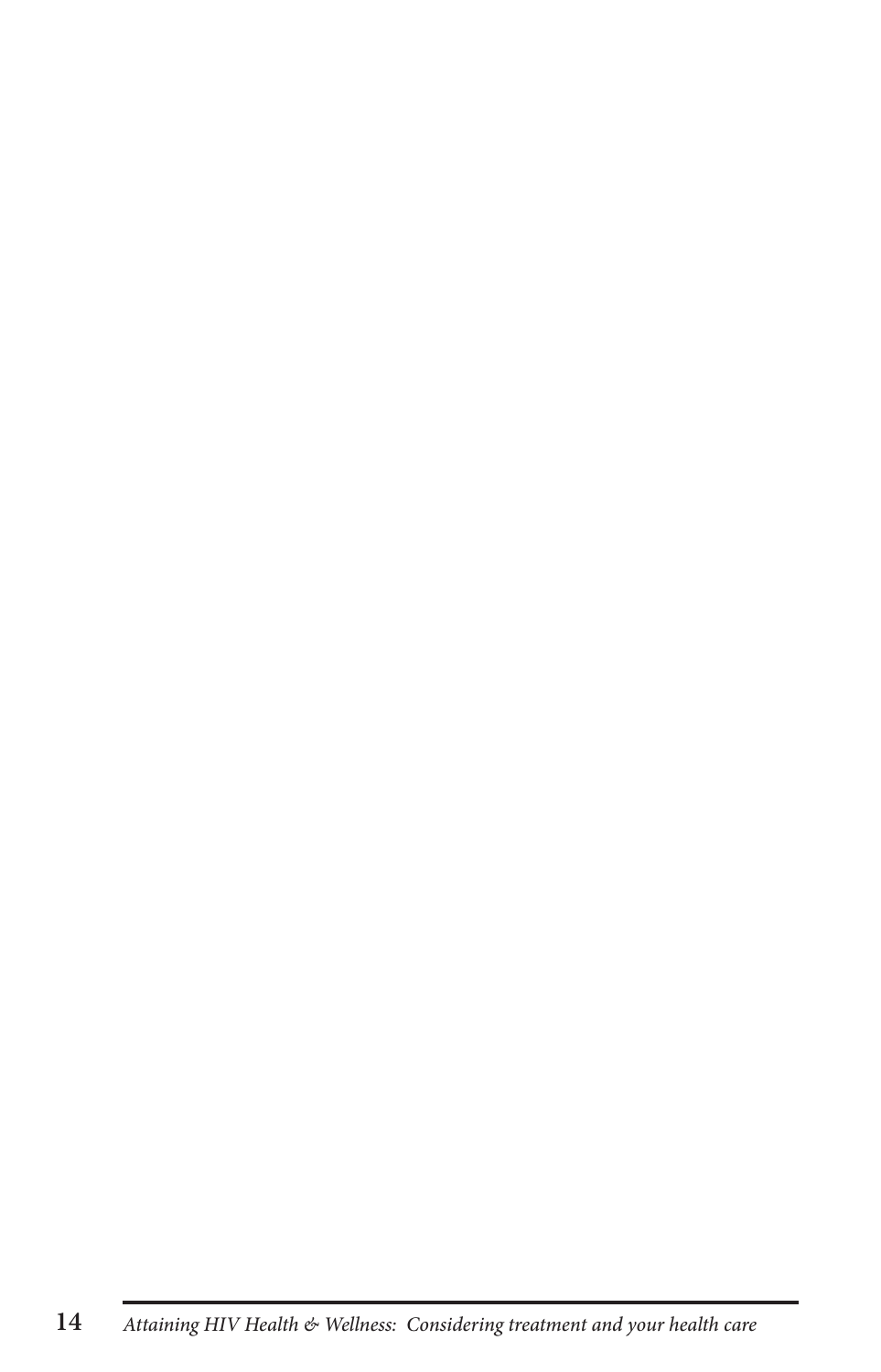

# **HEALTH:**

Consider how HIV treatment fits into your life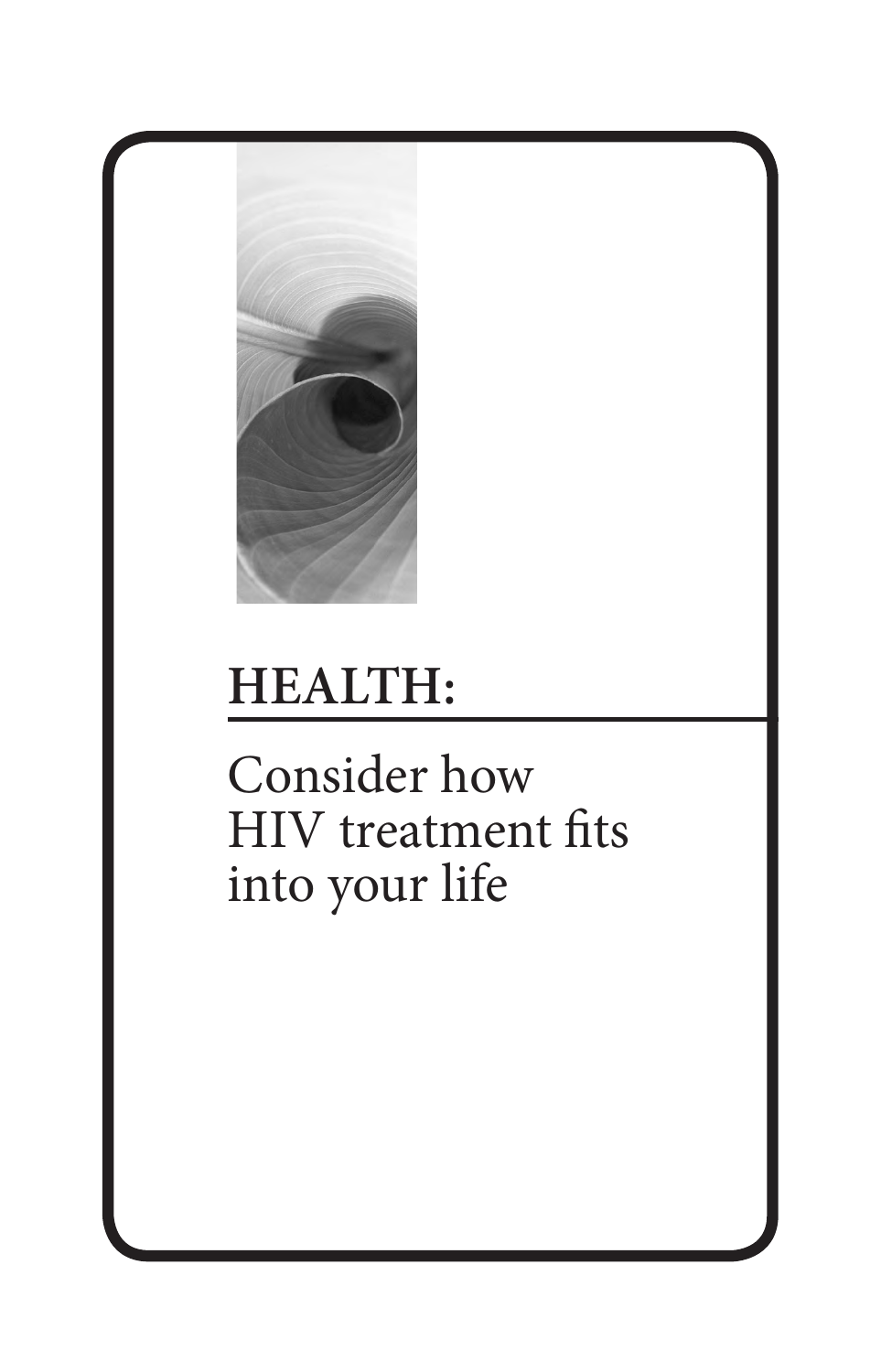It can be hard to take medicines and stay on them when you're feeling well. It's easier to remember and take them when you feel sick. Studies show that even doctors have a hard time staying on a short course of medication, such as antibiotics. But HIV meds are taken every day — whether you feel good or feel bad.

It's difficult to fully comprehend the meaning of "lifelong" treatment, but once you start HIV meds you need to stay on them. How do you feel about taking pills every day, perhaps for life? Have you taken other medicines or vitamins long-term? How about family or friends? What were their experiences?

Do you feel confident that starting now is right for you? What makes you feel that way? Or, are you anxious or worried? Have you talked to your doctor about your concerns? Have you seriously considered all the risks vs. the benefits?

You may want to avoid starting meds before major life experiences like going on vacation, moving or starting a new job, since adjusting to several changes at once can be harder. What support and flexibility do you have with commitments like caring for children or volunteering? How will you carry your meds?

In the end, it's generally better to not start until you're ready rather than to start and stop. You're the expert on when you can start in a way that helps ensure your quality of life.

### **STIGMA**

For many, privacy is an important consideration when taking HIV medicines. Taking medications on time every day or going to regular doctor visits may raise suspicions of some people in your life. Discrimination or disapproval from others can make it challenging to take care of yourself. When possible, discretely telling people who support you may help you stay healthier. Family, friends, a counselor or support groups are options.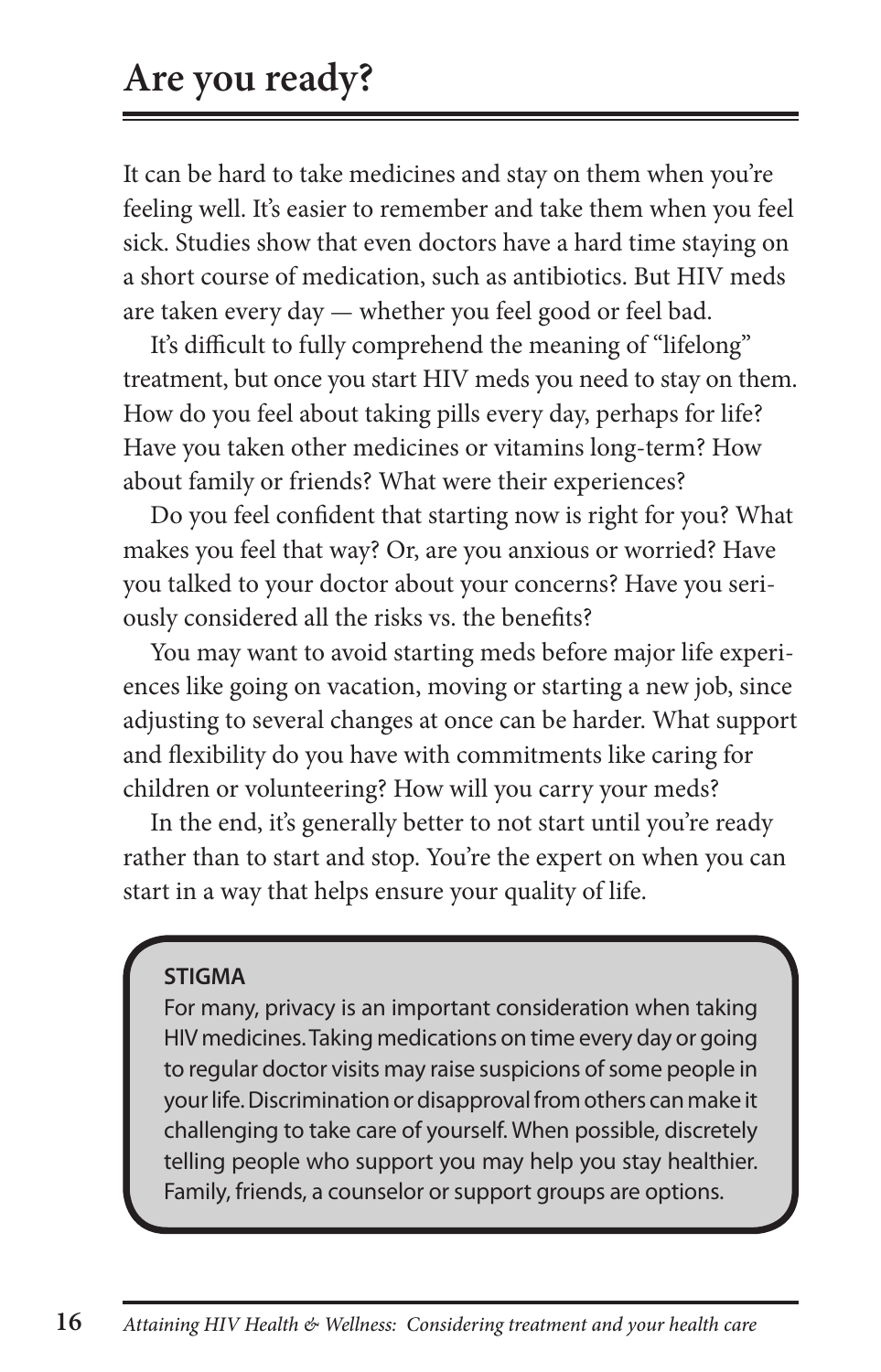# **Women and HIV infection**

HIV meds have not been studied as much in women. Some questions remain about the doses given to women. Female hormones may also affect HIV meds. However, the recommendations for when to start and what to choose are generally the same for both sexes. Women who are not pregnant, planning to become pregnant, breast-feeding or taking hormonal birth control can follow the same guidelines as men.

Women generally experience both a higher rate and different types of side effects from HIV meds than men, likely due to differences in their weight and body size. Side effects can persist longer for women than for men, but may decline over time.

Oral contraceptives can interact with some HIV meds. It's not clear whether this actually raises the risk of unintentional pregnancy, but some experts recommend that prescriptions should be changed or other forms of birth control should be used.

With careful planning and ongoing care, pregnant women can expect to have a safe pregnancy and to give birth to an HIV-negative baby. The US Guidelines recommend that all pregnant women be on treatment to protect themselves and their unborn babies, though HIV meds have not been well studied in pregnant women. Some meds appear to be safer, some can be more problematic, and a few others should not be used at all. When making decisions around pregnancy, delivery and nursing, it's wise to consult an HIVexperienced doctor, such as an OB-GYN.



- When to start and what to use are generally the same for women and men.
- Women generally experience higher rates of side effects than men.
- • Consult an HIV-experienced doctor around issues such as birth control pills, pregnancy, delivery and nursing.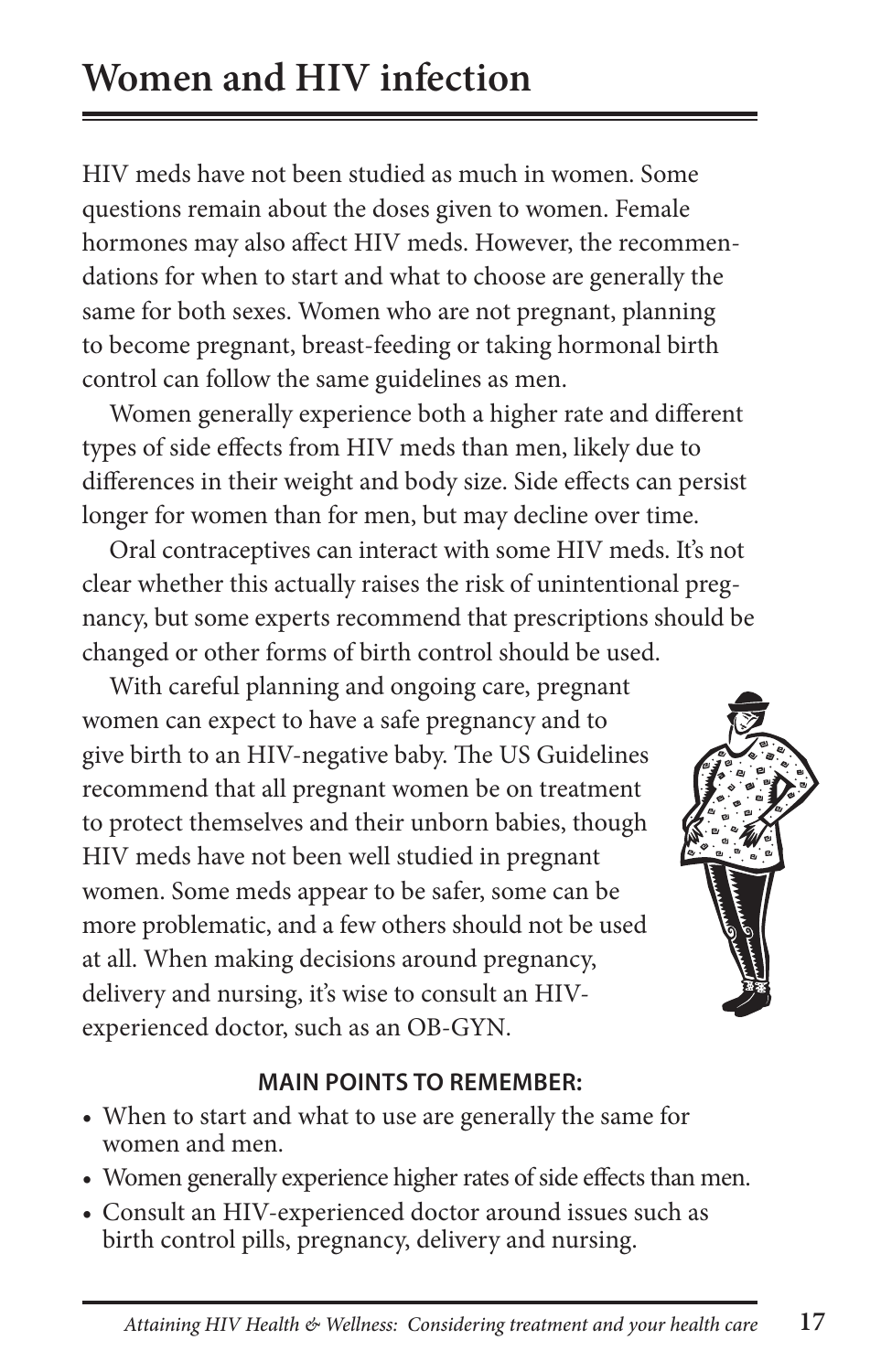# **Choosing certain vaccines**

Early in your care, your doctor should talk to you about which vaccines are appropriate. This is an important step since some infections can lead to diseases such as hepatitis A or B or the flu. It's better to prevent these in the first place rather than having to treat them along with HIV.

Your doctor should fully investigate your medical history and run blood tests to check if you've already been exposed to certain infections. Some vaccines are taken only once and others may need a booster shot, while flu vaccines are taken each year.

In general, HIV-positive people should not get what are called *live attenuated* vaccines. These are made from weakened living organisms and could possibly cause serious problems. One example is the seasonal nasal vaccine for the flu, called FluMist. HIV-positive people should not use this nasal vaccine.

The safest type of vaccines for HIV-positive people are ones called *subunit* or *conjugated* vaccines. These are made only from pieces of a virus or bacterium and therefore can't cause disease. To make sure, you can ask before getting vaccinated: Is this the right vaccine for me since I'm HIV-positive?

Vaccines work best at higher CD4s (above 200), so it may be better to wait until your immune system has recovered so they have a better chance of protecting you. If you get blood work done soon after a vaccine, your viral load and/or CD4 count may fluctuate. They should return to normal by your next blood draw.

- • Talk to your doctor about which vaccines would be best for you and why.
- • Vaccines generally provide more protection when the CD4 count is above 200. Sometimes a booster may be needed.
- • HIV-positive people should avoid using FluMist and other *live attenuated* vaccines. Always check with your doctor.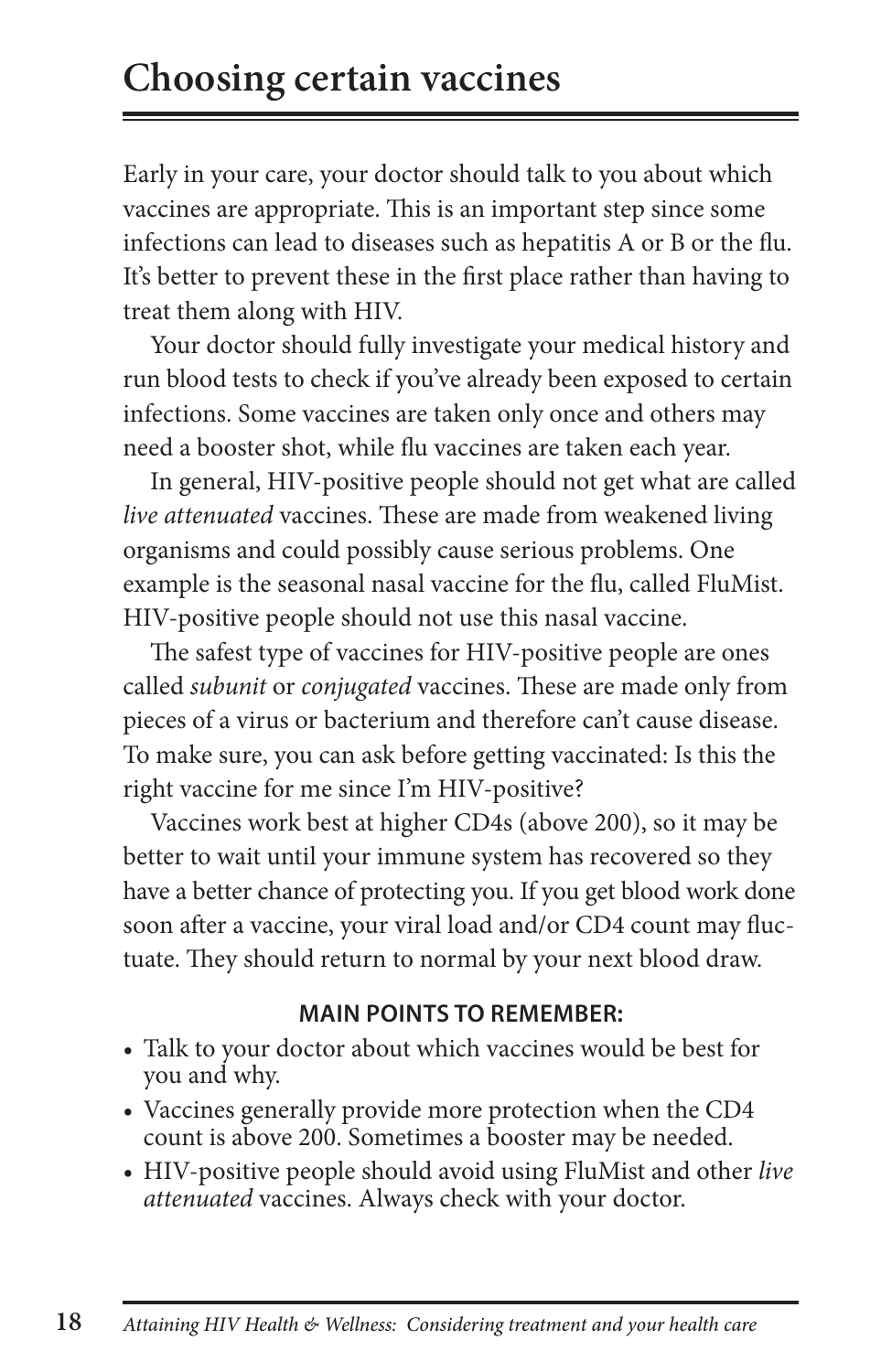# **Vaccines recommended for HIV+ people**

From *US Recommended Immunizations for HIV-Positive Adults*, updated January 2009.

#### **RECOMMENDED FOR ALL HIV-POSITIVE ADULTS**

#### **Hepatitis B (HBV), 3 shots over 6 mos.** Recommended unless there's evidence of immunity or active hepatitis. Checking HBV antibody levels with a blood test should be done after completing the series of shots. More shots may be needed if antibody levels are too low.

#### **Twinrix combo HAV/HBV (see below)**

#### **Influenza (flu), 1 shot, each year** Only injectable flu vaccine should be given to people with HIV. The nasal spray (FluMist) should not be used.

#### **Pneumonia, (polysaccharide**

**pneumococcal, PPSV), 1 or 2 shots** Should be given soon after HIV diagnosis, unless taken within past 5 years. If CD4s are below 200 when vaccine is given, another should be given after CD4 count goes above 200. Repeat once after 5 years.

#### **Tetanus (lockjaw) & diphtheria (Td), 1 shot**

Given every 10 years.

#### **Tetanus, diphtheria & pertussis, 1 shot** Recommended for people 64 years and younger, given in place of next Td booster. Can be given as soon as 2 years after last Td for health care workers and persons in close contact with babies under 12 months.

#### **RECOMMENDED FOR SOME HIV-POSITIVE ADULTS**

#### **Hepatitis A (HAV), 2 shots, 1/1.5 years** Recommended for health providers, men who have sex with men, hemophiliacs, people who inject drugs or with chronic liver disease or traveling to certain parts of the world.

#### **HAV/HBV (Twinrix),**

**3 or 4 shots over 1 yr.** Can be used in those who need both HAV and HBV immunization.

#### **Bacterial pneumonia**

**(***Haemophilus influenzae* **B), 1 shot** Adults with HIV and their health providers should discuss whether this vaccine is needed.

#### **Human papillomavirus (HPV),**

**3 shots over 6 months**

Recommended for females ages 9–26, but not recommended during pregnancy. Optional for boys and men up to 26 years old.

#### **Measles, mumps and rubella (MMR), 1 or 2 shots**

People born before 1957 do not need to take this vaccine. HIV-positive adults with CD4s below 200, history of AIDS-defining illness, or clinical symptoms of HIV should not get the MMR vaccine. Each part can be given separately if needed.

#### **Bacterial meningitis, 1 shot**

Recommended for college students, military recruits, people without a spleen, and people traveling to certain parts of the world.

#### **Chickenpox (***Varicella***),**

**2 shots over 4–8 weeks**

People born before 1980 do not need to take this. Recommended unless there's evidence of immunity or CD4 count is below 200. Not recommended during pregnancy.

#### **NOT RECOMMENDED FOR HIV-POSITIVE ADULTS**

**Anthrax, Smallpox, Shingles (***Zoster***),**  except adults 60 years of age and older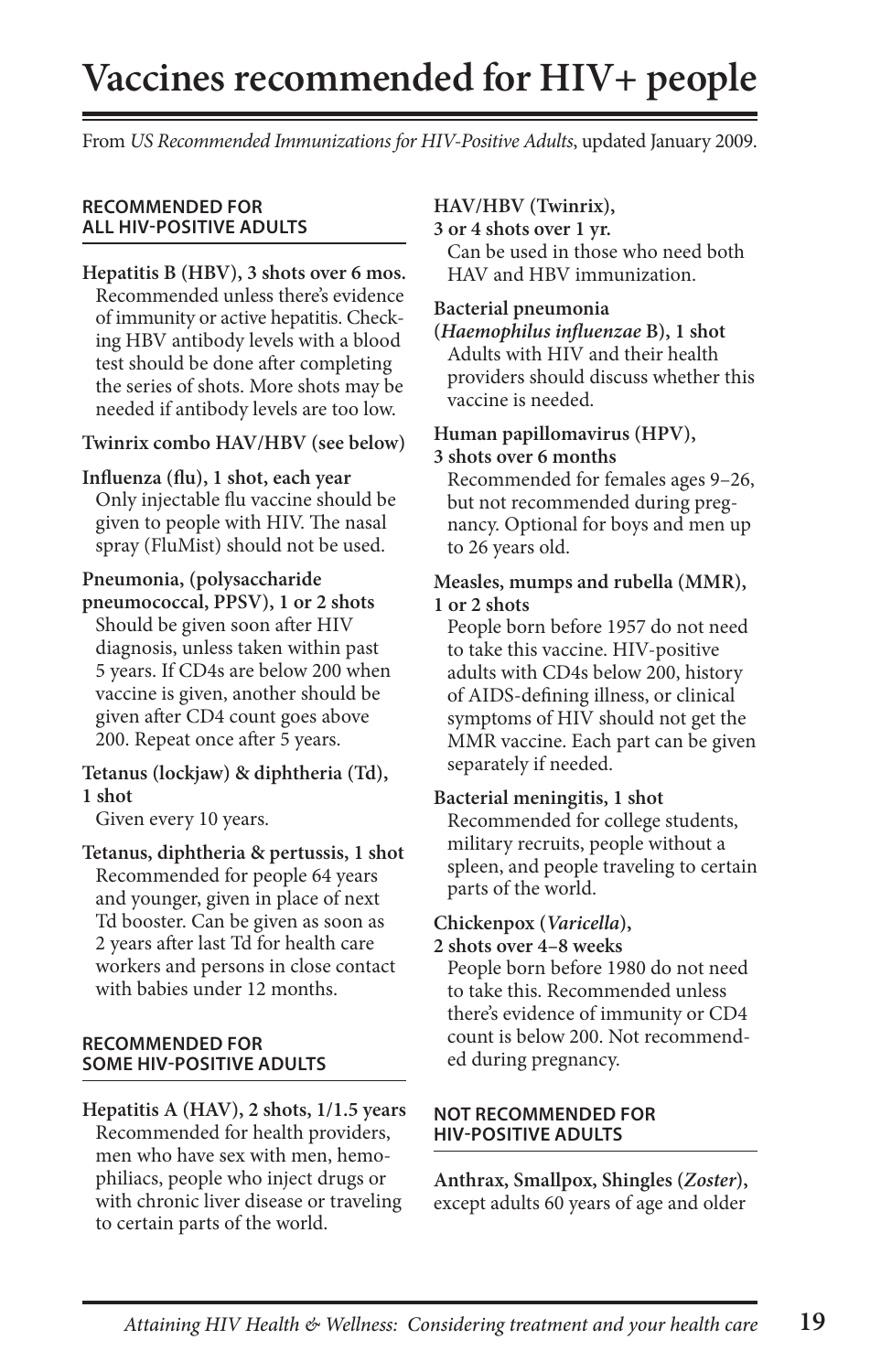# **Managing co-infections and other conditions**

All HIV-positive people should get a full physical exam and medical history after their diagnosis, including screening for current infections or conditions such as hepatitis C or hypertension. Treating both HIV and other conditions at the same time requires more consideration, so it's best to know about them as soon as possible.

# **IRIS (Immune Reconstitution Inflammatory Syndrome)**

IRIS is a serious condition that can happen shortly after starting HIV treatment, especially at low CD4s. As the immune system begins to recover, it can respond aggressively to other infections that may or may not have been known before starting HIV meds. Symptoms can include fever, swollen lymph nodes, lesions, rashes, changes in breathing, pneumonia and hepatitis. It's important to report these symptoms to your doctor quickly. In most cases, IRIS can be managed without stopping HIV treatment.

# **HEPATITIS C (HCV)**

There is no vaccine to prevent hepatitis C, and 1 out of 4 people with HIV also have HCV. Many do not know they're infected; therefore, it's important to be screened. The virus most often is passed through blood, usually when sharing needles. But it can also be passed through sex, most likely when blood is present in sexual fluids. HIV infection can make hepatitis C worse, and certain HCV strains are harder to treat. It's unclear whether hepatitis C makes HIV worse. Treatment can be difficult to tolerate and is successful in about 2 out of 5 people. However, newer drugs are expected in 2011 which increase the cure rate to 3 out of 4. Seek experienced doctors when making decisions about treating hepatitis C and HIV.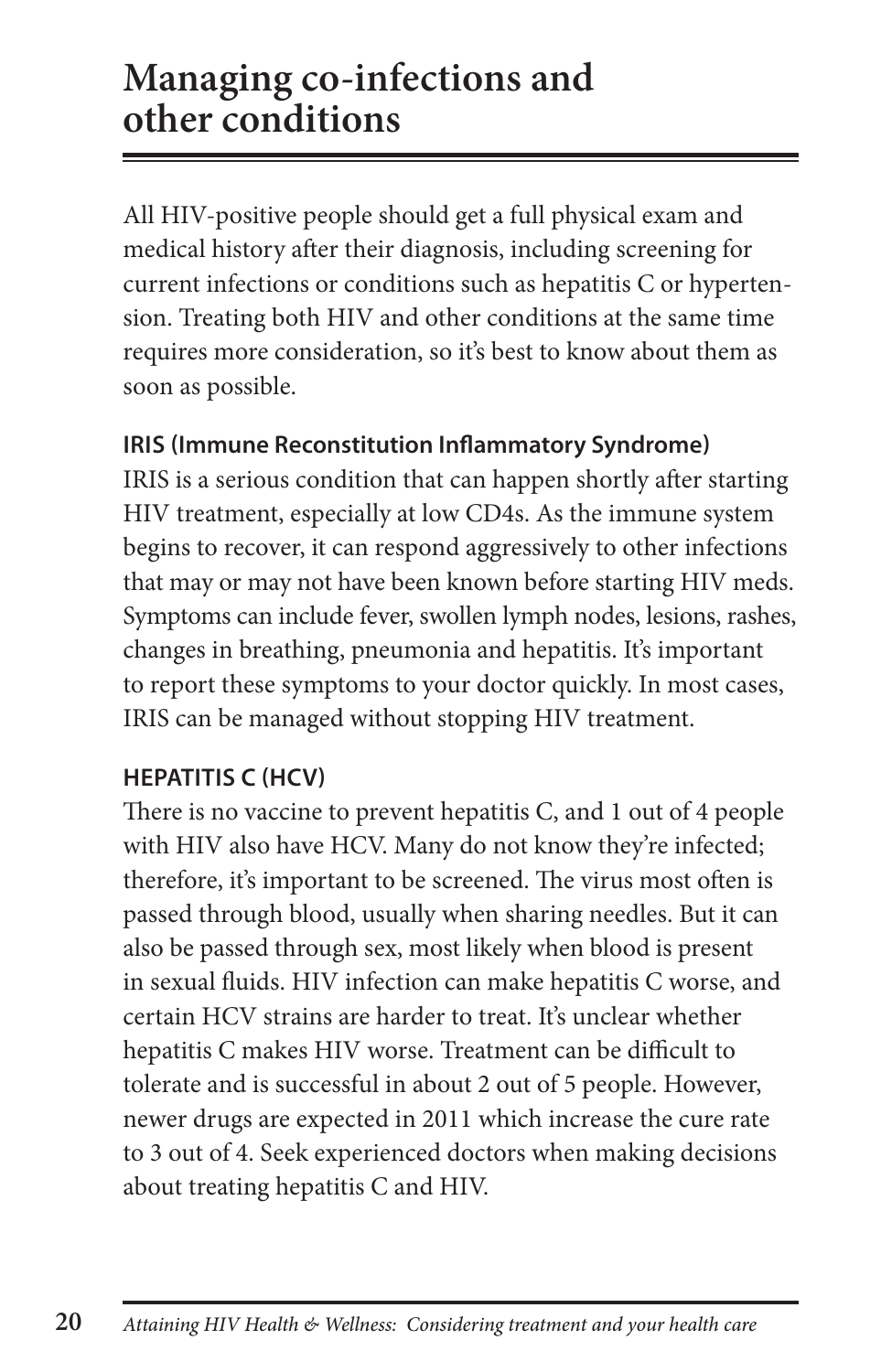# **Managing co-infections and other conditions,** *continued*

# **HEPATITIS B (HBV)**

Nearly 1 out of 4 people with hepatitis B may develop chronic disease; a smaller proportion will develop serious liver problems like cirrhosis. An HBV vaccine will prevent infection in most people. The US Guidelines recommend that co-infected people who need treatment for their HBV should start HIV drugs. Three HIV meds are active against hepatitis B: Viread (also in Truvada, Atripla), Emtriva (also in Truvada, Atripla), and Epivir (also in Combivir, Trizivir). At least one of these should be used as part of the HIV regimen.

# **DIABETES**

Diabetes is common among the general public, and many don't know their risk and go undiagnosed. Women may also develop diabetes during pregnancy. Type 2 diabetes is usually seen as people age, and there's a higher rate of it in HIV-positive people. It's important to be screened before starting an HIV regimen. Some HIV meds, such as protease inhibitors, can contribute to the condition to some degree. It's possible to manage both diabetes and HIV disease, given the various medicines used for both.

# **ORGAN DISEASE**

HIV infection can contribute to diseases of the liver, kidney, heart and other organs. The risk depends upon several factors, such as genetics, your general health, co-infections and lifestyle issues like smoking. HIV meds can also contribute to organ disease, so it's important to know your risks before starting a regimen. For instance, if you have kidney disease, it may be appropriate to avoid Viread, Truvada and Atripla. If you have heart disease, you may want to avoid Ziagen. Other ways that may help include eating healthfully, exercising and stopping smoking.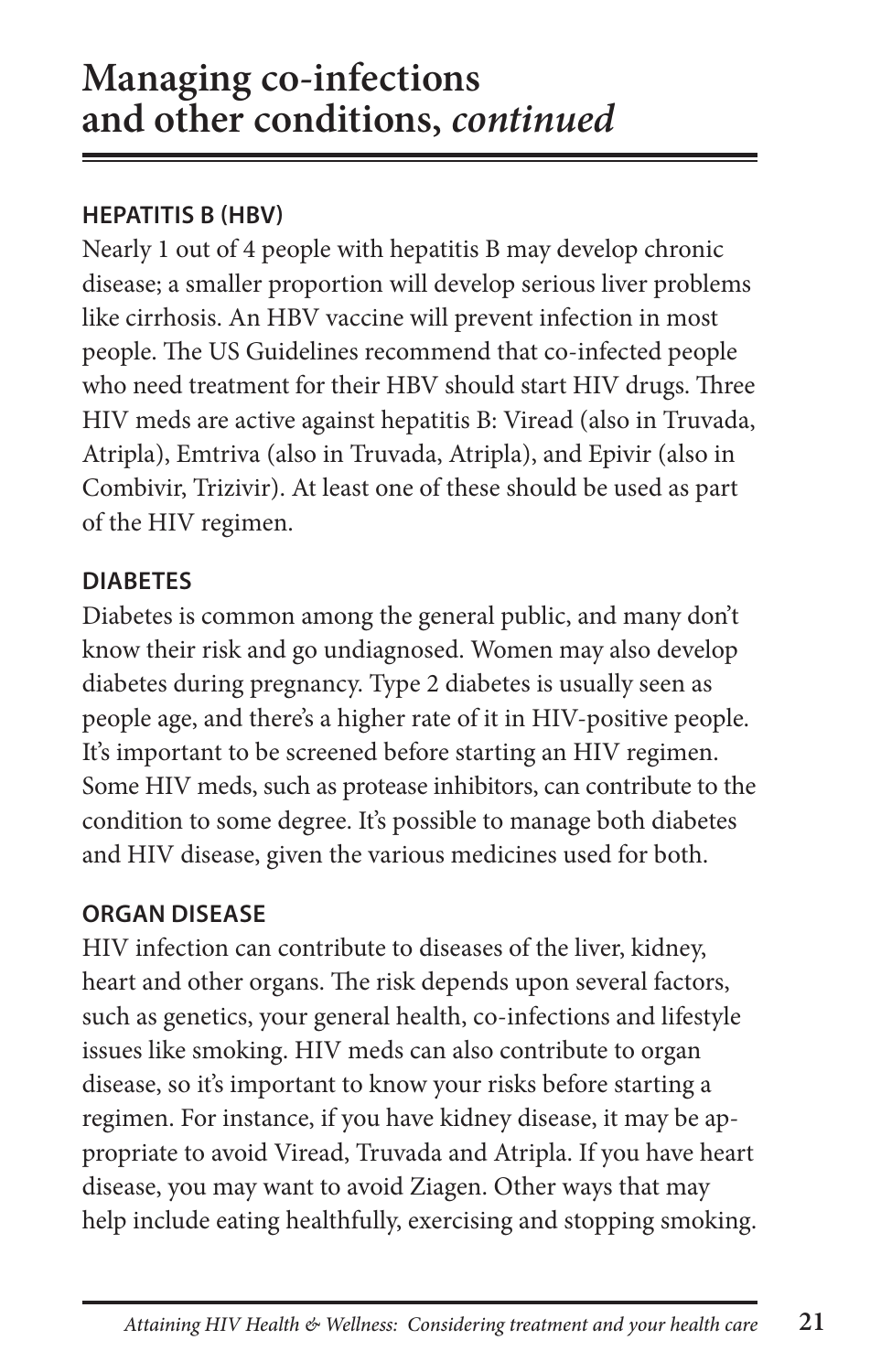# **Managing co-infections and other conditions,** *continued*

# **BONE LOSS**

Many HIV-positive people have lower than normal bone mass and are more likely to experience bone loss, perhaps due to HIV itself or ongoing inflammation. However, this doesn't appear to result in a higher risk for fractures or breaks. Certain HIV meds, especially protease inhibitors and NRTIs like Viread, may also contribute to bone loss. Some studies find that this loss levels out within a year or two, but others show continual loss during long-term treatment. Bone density screenings can show existing bone



loss. Vitamin D and calcium supplements may help prevent bone problems, and prescription medicines could also be used.

### **MAIN POINTS TO REMEMBER:**

• It's a good idea to know about any other infections or conditions that you have when treating HIV. This way, you'll have more time to make suitable treatment plans. The conditions on the past three pages are common in HIV-positive people. Other conditions are also possible.

### **HELPFUL RESOURCES**

**IRIS** *www.projectinform.org/publications/iris/* **HCV and Gay Men** *www.projectinform.org/publications/hcv\_gaymen/* **Towards a Healthy Liver** *www.projectinform.org/publications/liver/* **Risks to Your Liver** *www.aidsmeds.com/articles/Hepatotoxicity\_7546.shtml* **HIV and Liver Health** *www.poz.com/factsheets/fs\_2009\_07\_liver.pdf* **Risks to Your Heart** *www.aidsmeds.com/articles/Hyperlipidemia\_7522.shtml* **HIV and Heart Health** *www.poz.com/factsheets/fs\_2009\_07\_heart.pdf* **Risks to Your Kidneys** *www.aidsmeds.com/articles/kidneys\_12385.shtml* **Kidney Health and HIV** *www.poz.com/factsheets/fs\_2009\_07\_kidney.pdf* **Bone Health and HIV Disease** *www.projectinform.org/publications/bone/*  **Risks to Your Bones** *www.aidsmeds.com/articles/Bones\_7548.shtml*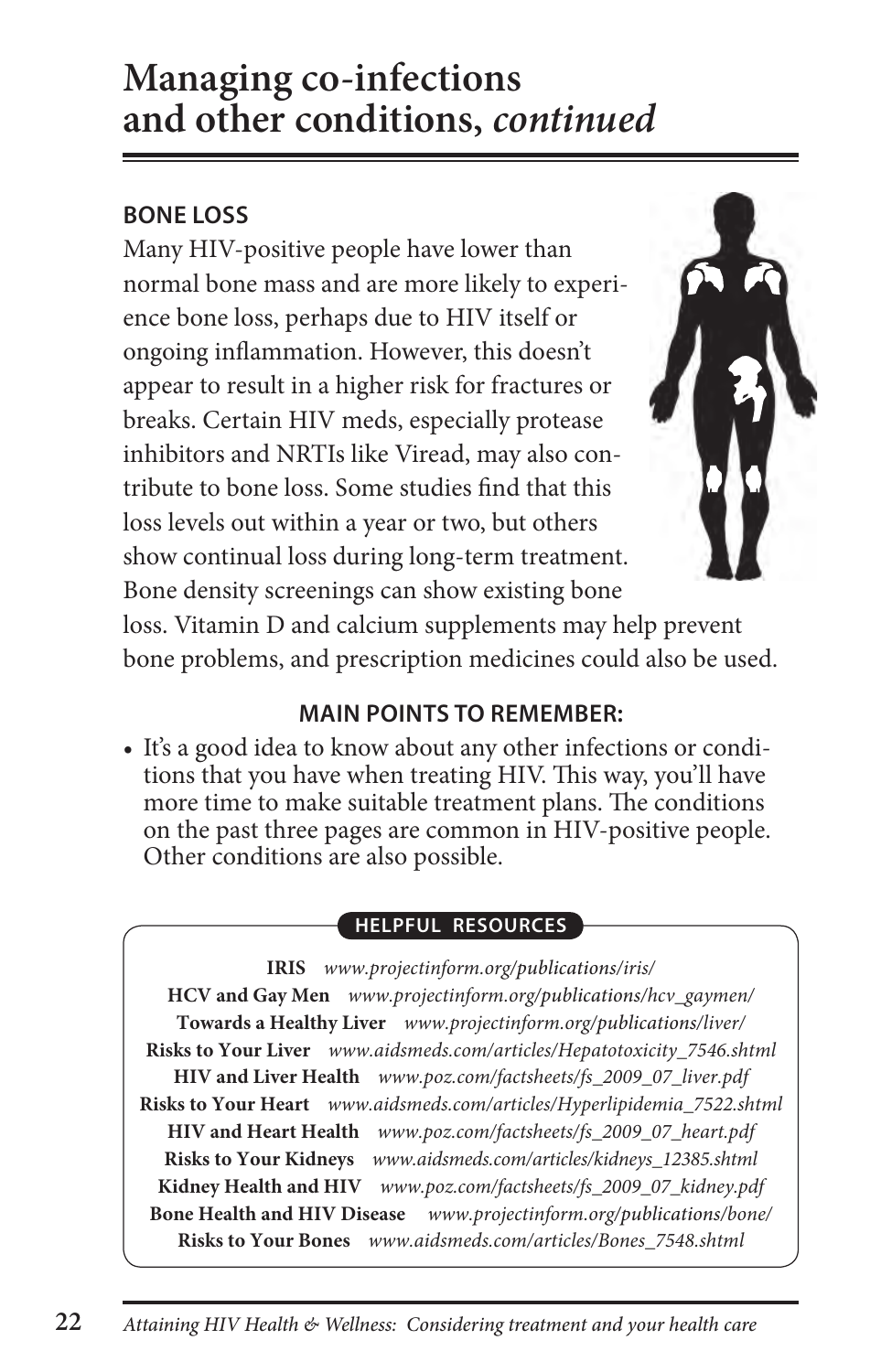# **Herbal products, recreational drugs and HIV medicines**

Using HIV medicines with herbal products, supplements or recreational drugs can sometimes cause serious interactions. It's wise to understand this issue and discuss it with informed professionals. These interactions are not routinely studied, so much of what we know comes from people talking to



their doctors or from cases seen in emergency rooms.

A few supplements are known to affect the blood levels of HIV meds. For example, St. John's Wort, garlic supplements and perhaps milk thistle may cause your regimen not to work as well as it could. You may want to speak to your doctor, pharmacist or a trained nutritionist on ways to avoid unwanted interactions.

Using recreational drugs such as ecstasy, ketamine and others along with HIV meds may cause severe reactions, such as druginduced hepatitis, heart attacks, paranoia and death. [For example, using erectile dysfunction drugs (Viagra, Cialis, Levitra) with protease inhibitors can cause severe low blood pressure and death.] For more information, consult the resources below.

### **MAIN POINTS TO REMEMBER:**

- Some herbal products, including St. John's Wort, garlic supplements and milk thistle, may cause some HIV drugs not to work as well as they could.
- Some street drugs, and erection drugs like Viagra, can cause severe and sometimes life-threatening interactions.

### **HELPFUL RESOURCES**

**Herbs, Recreational Drugs and HIV meds** *www.projectinform.org/publications/herbs/*

**Recreational Drugs and HIV Antiretrovirals** *www.projectinform.org/pdf/streetdrugs.pdf*

**Consumer Lab** *www.consumerlab.com*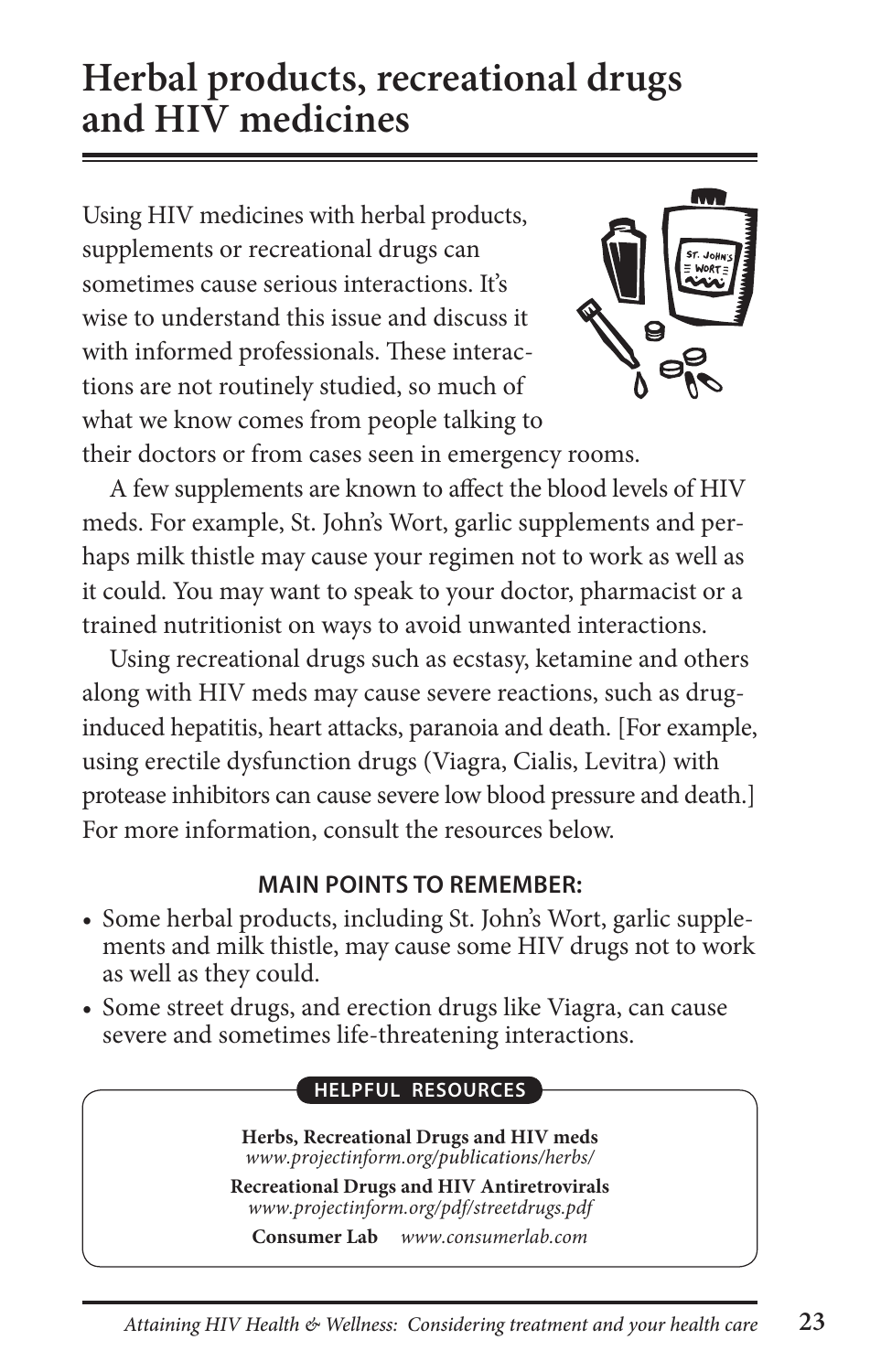# **Consider other issues in your life**

Whether you decide together with your doctor to start HIV treatment or wait, there are other steps you can take to improve your health and quality of life. Many people have found that as they adjust to living with HIV, their diagnosis can become a catalyst for seeking help and taking charge of many aspects of their lives.



It is also true that life challenges and health issues such as "street drug" abuse, alcohol abuse, domestic violence, mental health issues and homelessness can be very difficult to face on your own. Building a support system of people you trust can be an essential first step. Social services, support groups and supportive friends and family can be very

helpful as you pursue bringing more health into your life.

Support groups for all types of issues (including HIV) can improve an individual's health. Being able to tell your story to people who understand can be very healing and such groups are rich with advice about how to deal with the issues you face. Although AIDS service organizations are more plentiful near cities, no matter where you live you can usually find case managers, social workers or peers who can help connect you with local services that can help you with the issues you face.

- Dealing with HIV may give you the opportunity to change other aspects of your life.
- Many social services are available that can support you making changes.
- Finding and talking to people who understand your situation can be healing and empowering.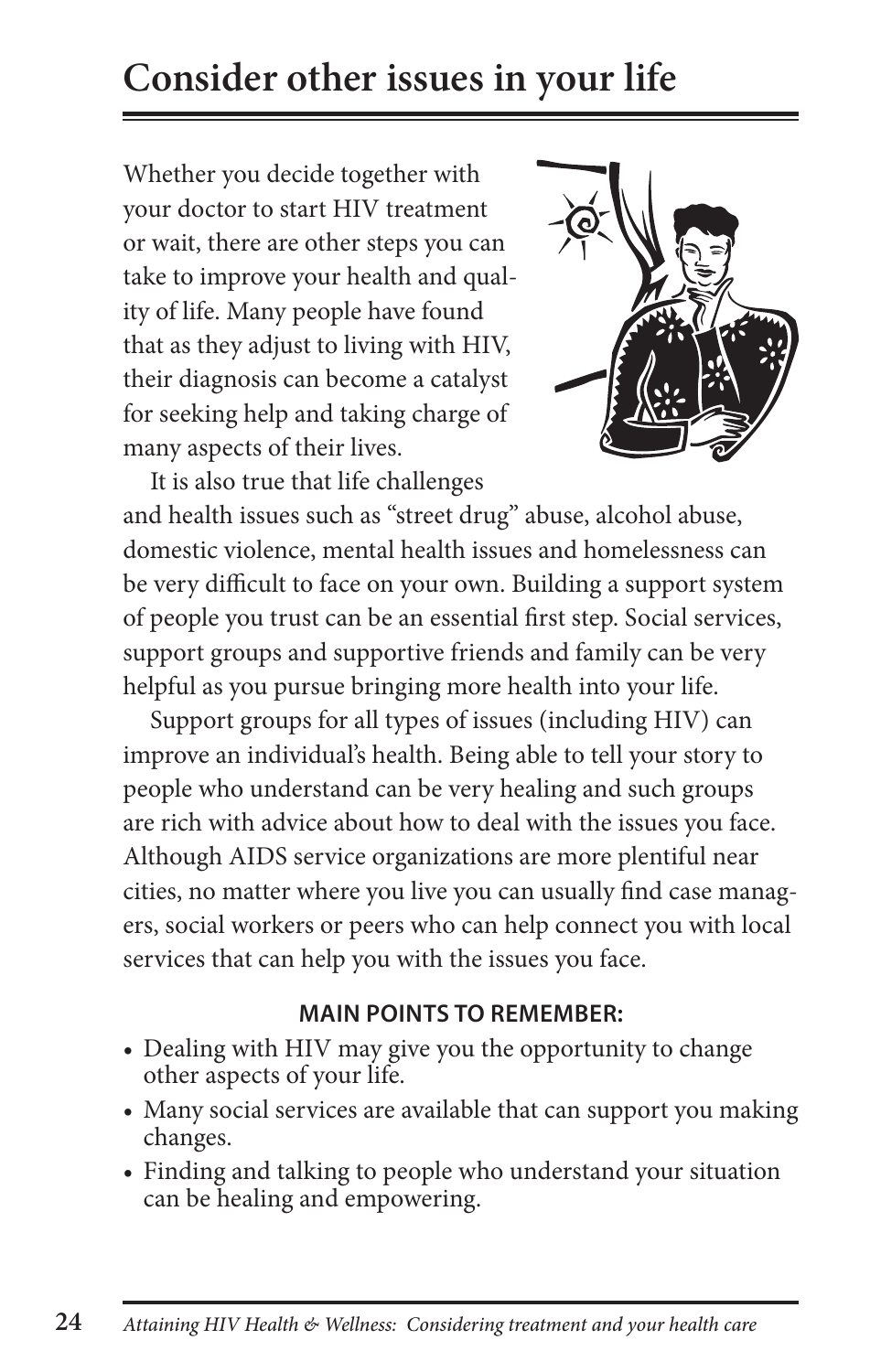

# **SELF-ADVOCACY:**

# Talking things out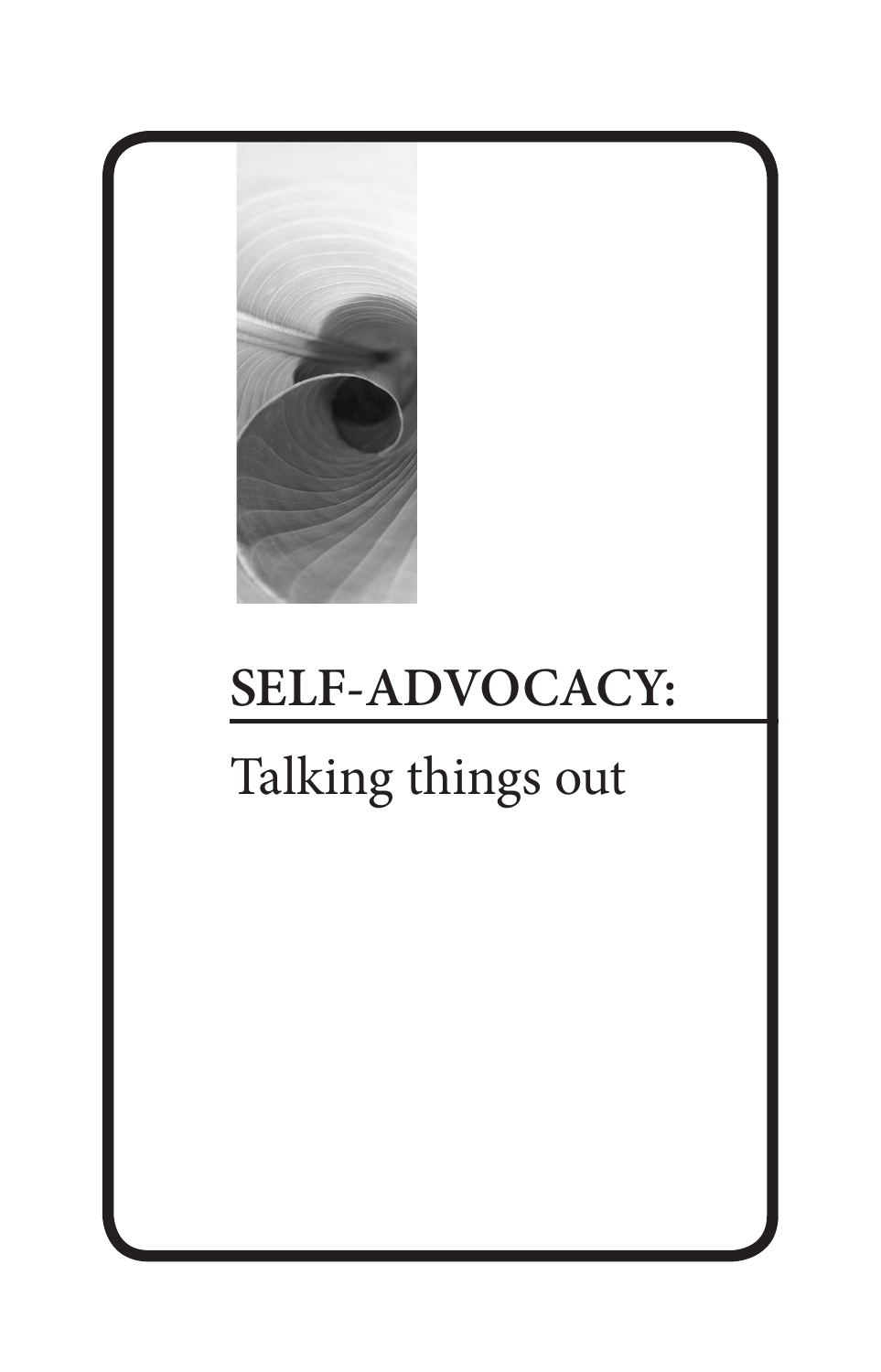# **Getting your health care covered**

In the US, nearly 4 out of 5 people with HIV rely on public programs for their health care. And while you may never need to file for disability, for simplicity we present these options in terms of pre- and post-disability. Disability is a formal claim that must be made with your doctor and approved by Social Security. To find programs you may be eligible for, it's important to consult local resources such as benefits counselors, case managers, social workers or attorneys as programs differ greatly from state to state.

### **IF YOU HAVEN'T FILED FOR DISABILITY …**

### **GROUP INSURANCE THROUGH YOUR EMPLOYER**

If your employer covers health care, the insurance company must cover you even if you have a pre-existing condition like HIV. There are three general types of plans: fee-for-service, preferred provider organizations (PPOs), and health maintenance organizations (HMOs). Plans vary in the services they offer, their fees and your choice of doctors. Choose a plan that is best for you, and check your plan for HIV-experienced doctors.

# **COBRA**

If you leave work due to a layoff and had insurance, then you should be offered a continuation policy called COBRA, which is meant to sustain you until you get other insurance. See page 27 for other details.

### **INDIVIDUAL PRIVATE INSURANCE**

Individual plans are an option, but few people with HIV can purchase them due to high cost and restrictions on pre-existing conditions. If you had coverage before your HIV diagnosis, it's likely most or everything you need will be covered. However, out-of-pocket expenses may be high.

### **HIGH RISK INSURANCE POOLS**

This program covers people who can't get insurance due to pre-existing conditions and operates in most states. In addition, the federal government is setting up a new program that will operate in all states and DC until 2014 when health care reform is more fully enacted.

# **FEDERAL RYAN WHITE PROGRAM**

Ryan White funds a broad range of HIV services in states and localities, depending on their unique needs. It's intended to help under- or uninsured people. If you have insurance, you may get help with premiums or other out-of-pocket costs. If you don't have insurance, your state program may help you purchase it. You may also get free or very low cost care through HIV clinics and the AIDS Drug Assistance Program (ADAP). Ryan White may also fund dental and vision care. Check with your state AIDS program or ASO to see if a Ryan White program can help you.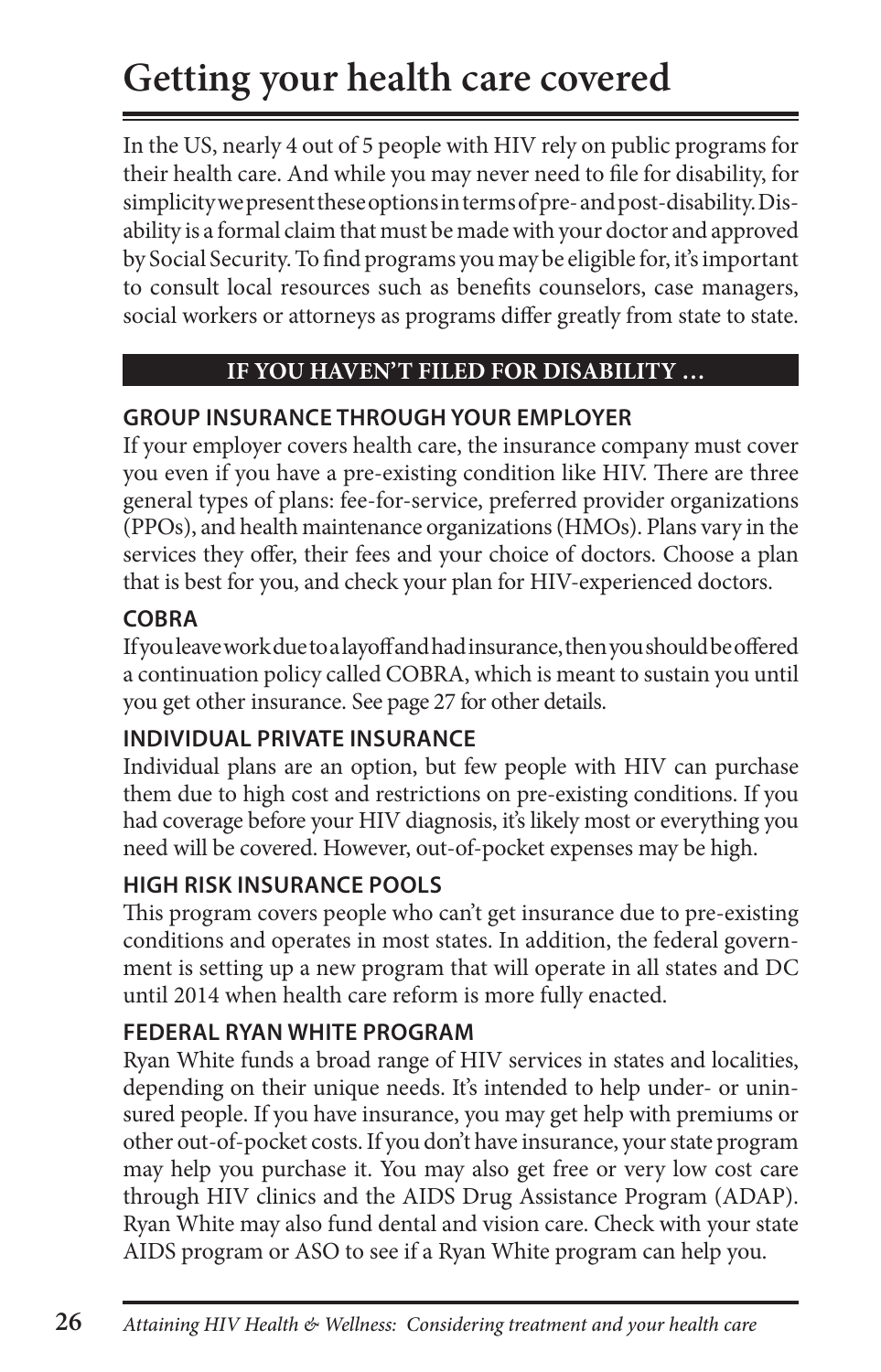### **IF YOU HAVE AN APPROVED DISABILITY CLAIM …**

### **COBRA**

If you leave work due to disability and had insurance, you'll be offered COBRA until you can get other insurance like Medicare. Coverage is often expensive. Check with a local ASO or state AIDS office for programs to help with out-of-pocket costs.

# **MEDICAID**

Most people with HIV qualify for Medicaid through its *disability* category, although some women with children can qualify through a different program. Nearly all states require a disability claim, income and assets below a certain level to qualify. Several states offer Medicaid to all childless adults (AZ, DE, HI, MA, NY and VT), while several others offer some benefits. States vary greatly in what they cover and who qualifies.

### **MEDICARE (www.medicare.gov)**

If you have held a job, you'll likely qualify for Medicare. However, you must wait 29 months after your disability claim, during which you may be able to get your health care through COBRA, Ryan White or Medicaid.

### **OTHER POSSIBLE SOURCES OF HELP**

### **PATIENT ASSISTANCE PROGRAMS (PAPs)**

PAPs are run by HIV drug makers to supply meds to people who are under- or uninsured. They differ widely in eligibility. These are not ideal for the long-term but can help in the short-term or in an emergency.

### **VETERANS ADMINISTRATION (www.hiv.va.gov)**

If you're a veteran or family member, you're eligible for care through the VA. VA sites are only found in some areas and vary in their ability to provide HIV care. As a veteran, you can access Ryan White programs, but if your VA facility is accessible and offers quality HIV care, it may be a good option.

### **HELPFUL RESOURCES**

**Welvista (access HIV meds for those on ADAP wait lists)** *www.welvista.org* **Federal resource on health care** *www.healthcare.gov* **High Risk Insurance Pools** *www.projectinform.org/publications/highrisk/* **List of PAPs for HIV meds** *www.fairpricingcoalition.org* **Social Security Administration** *www.socialsecurity.gov*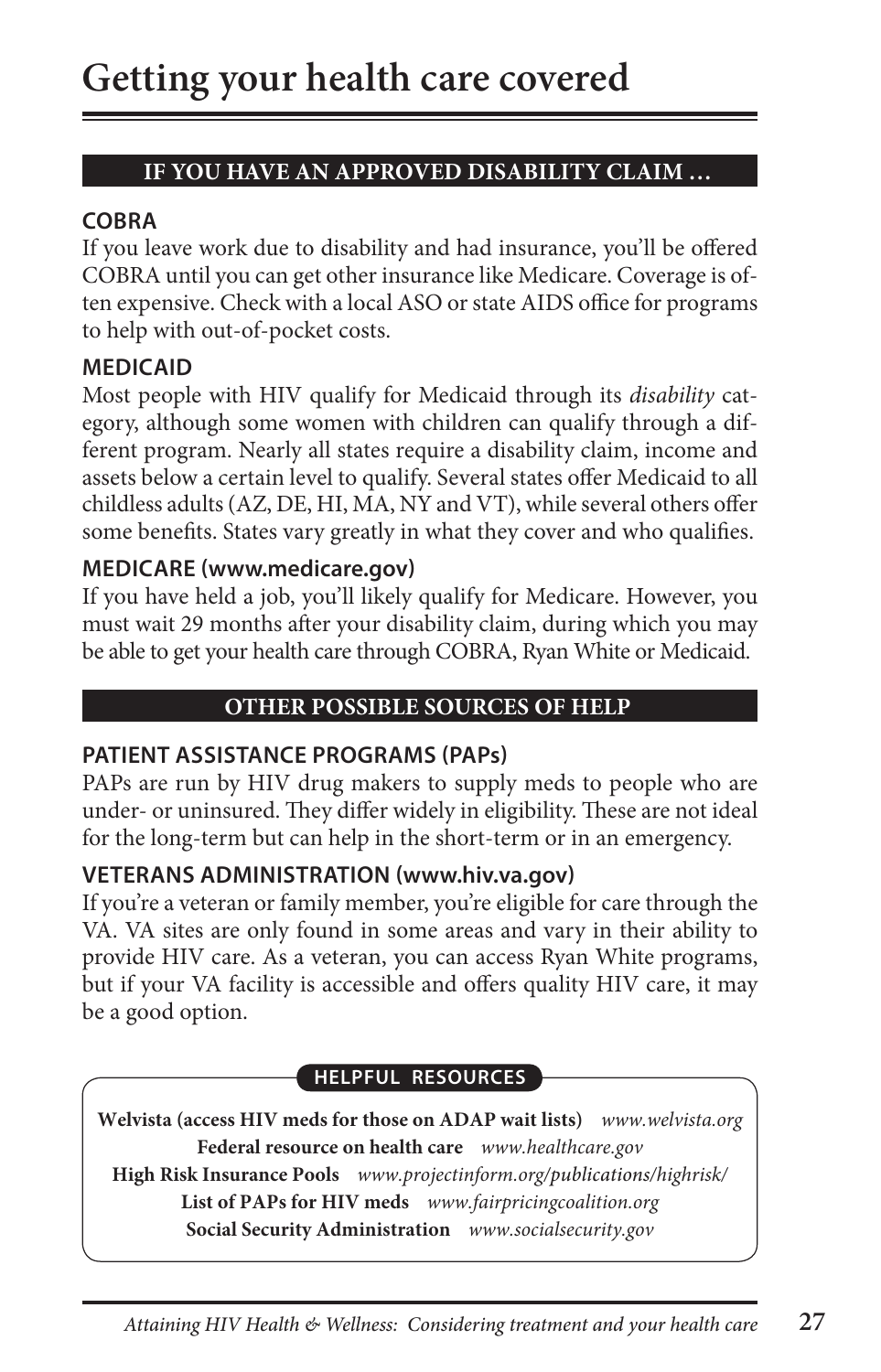# **Be flexible with your decision making**

As you begin making decisions about your health and how to treat HIV, understand that decisions may need to change over time. What you decided to do two years ago may not be the best option today. Treatment information changes over time, your health may be different, and your



feelings and opinions may have changed.

Giving yourself permission to change your mind can help you be more responsive to new developments in your health and in treatment and care options. For example, you may develop an unexpected infection that causes you to re-evaluate an earlier treatment decision. Or perhaps you start thinking you want to have a baby. Being flexible rather than rigid with your decisions could ease your worries. The new decisions you're making today, though they may feel contrary to earlier ones, can be appropriate at this time.

- Your treatment decisions may change because of changes in your life, such as pregnancy, a new insurance plan or a new doctor.
- Your feelings change over time, as does treatment information, so your decisions may change over time as well.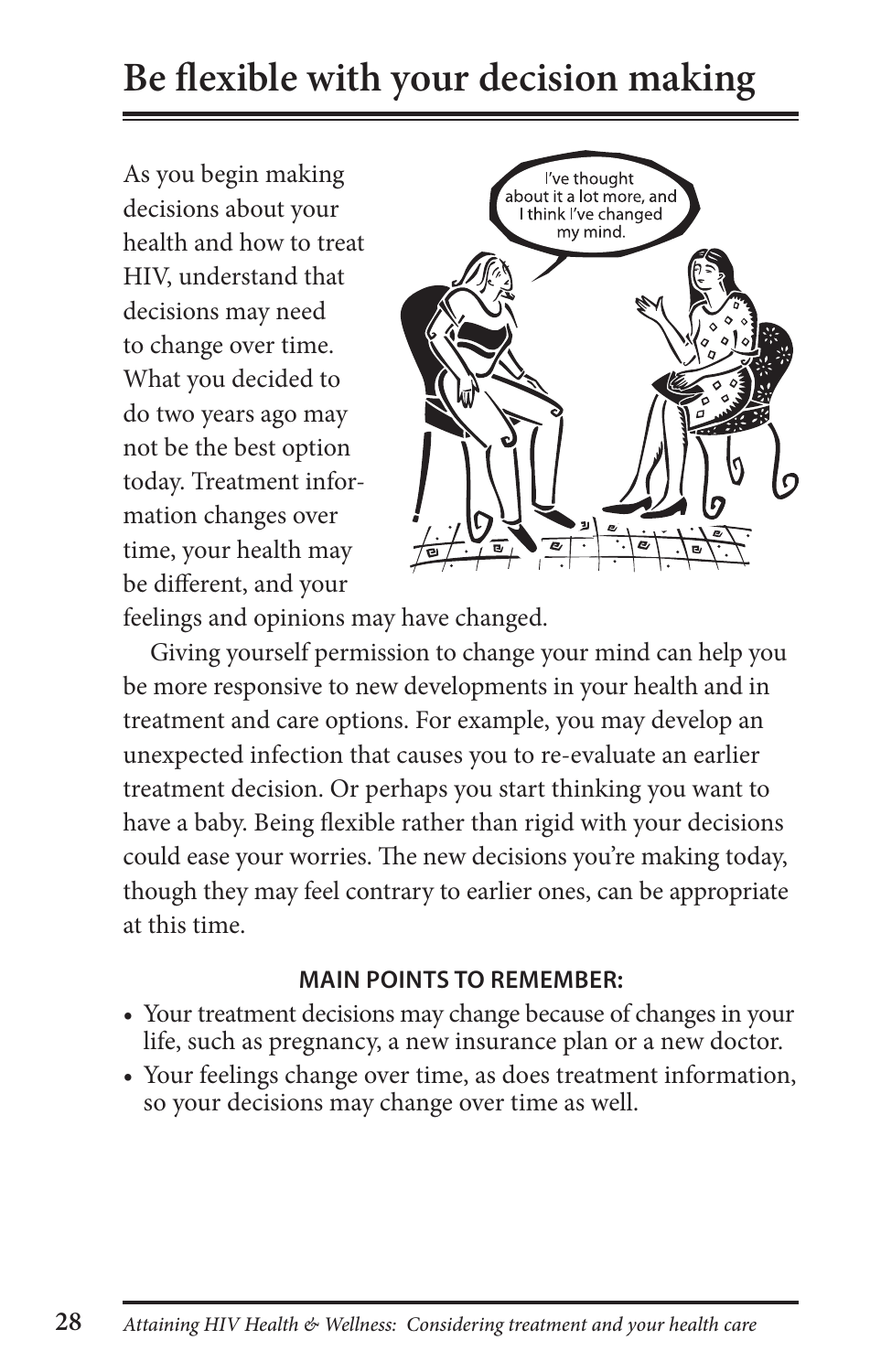# **Getting opinions from others**

Most people have concerns and fears about starting therapies, be they HIV meds or complementary therapies. Learning about other people's experiences can help inform your own decisions. Talk to friends or people in support groups and others who live with HIV. Ask them about what kinds of treatments they take. Why did they choose them, how are they benefitting from them, and what concerns do they have?



However, be careful when using the experiences of others as your only source of information. What works for one person may not work for you, as treatment is a very individual decision. The most reliable picture of how you'll do will usually come from well designed clinical studies, since they look at many people taking the same regimen.

HIV treatment guidelines are not meant to be a cookbook, to be applied the same way to everyone. Ask your health providers about their experiences or opinions. Has s/he followed other people using the same medicine(s)? Be open with your doctor about options and the information you read in newsletters and websites.

- Talking to others about their experiences with treatment can help you think about things you hadn't considered.
- Using more than one source of information can help you make sound treatment decisions.
- • Talk to your doctor about his/her experiences with the medicines you're considering.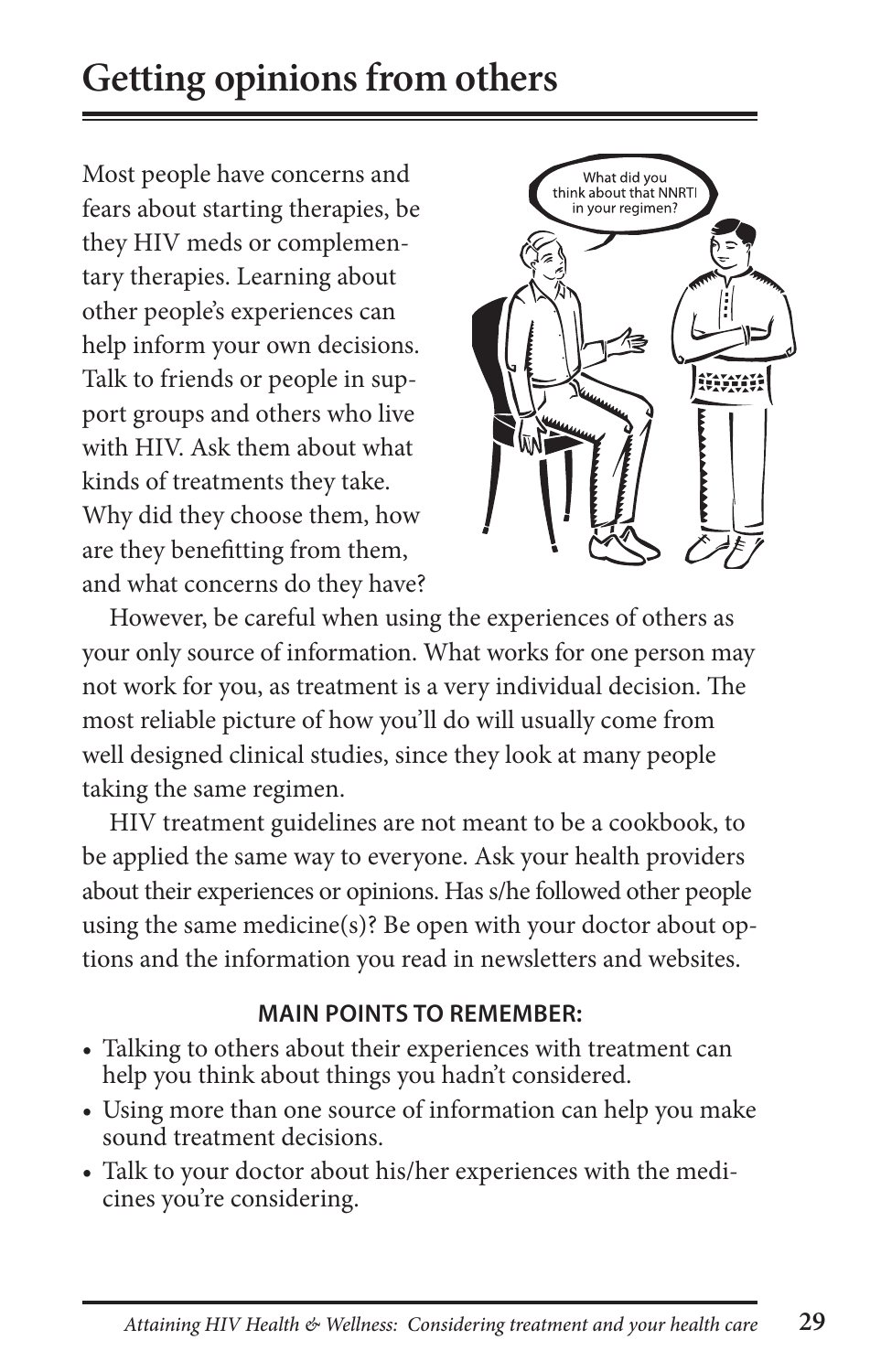# **Important questions**

# **FOR YOUR DOCTOR:**

- $\square$  Do you start every patient on treatment at the same time, or on the same regimen? Why or why not?
- □ Should I be concerned about HIV meds interacting with other drugs or herbs that I'm taking?
- $\Pi$  Should I be concerned about drug resistance, and how do I keep ahead of it?
- $\Box$  What tests or prescriptions are covered by my insurance (public or private)?
- $\Box$  How do blood tests inform my decision to start treatment?
- $\Box$  What vaccines do you recommend I get? Why?
- $\Box$  What if I'm not ready to start treatment?
- $\Box$  Are there are any other tests that I should take before starting an HIV regimen?

### **FOR OTHERS:**

- $\Box$  Have you started on HIV meds? Why or why not?
- What was important for you to understand to help you make a decision about starting meds?
- When did you know it was the right time to start?
- $\Box$  What other ways do you keep yourself healthy?
- $\Box$  Do you know of support groups or agencies that help people talk about these decisions?
- $\Box$  How do you make sure you take every dose of your meds every day?
- $\Box$  How did your blood work inform your decision to start?
- $\Box$  Did other things affect your treatment decision?
- What HIV treatment information do you rely on? Why?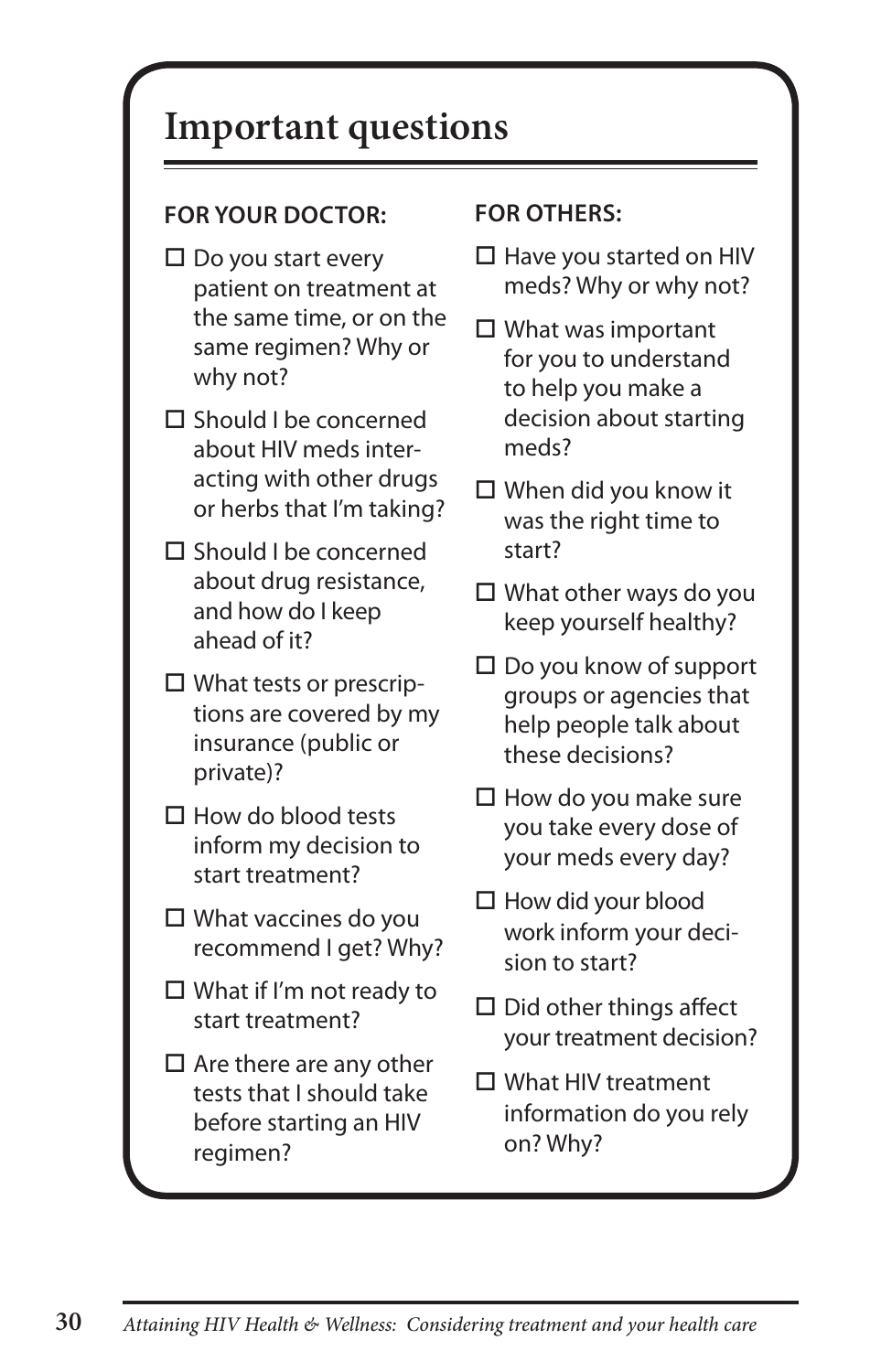# **Checklist for getting started**

- $\Box$  I am ready to start taking HIV meds, and understand the reasons why I want to start.
- $\square$  I am not ready to start taking medicines, and understand the reasons why I don't want to start.
- $\Box$  My CD4 count is \_\_\_\_\_\_. The trend is  $\square$  stable,  $\square$  increasing,  $\square$  decreasing.
- $\Box$  My viral load is  $\Box$ . The trend is  $\Box$  stable;  $\Box$  increasing;  $\Box$  decreasing.
- $\Box$  I understand my goals for taking HIV treatment.
- $\Box$  I understand what signs indicate a weakening immune system.
- $\Box$  I have a good understanding of the risks and benefits of starting treatment according to my individual needs.
- $\Box$  I have thought about how HIV treatment may impact my life.
- $\Box$  I've considered the issues around taking HIV meds and oral birth control, or HIV meds and pregnancy.
- $\Box$  I've considered the issues around taking HIV meds and other conditions, like hepatitis C or bone loss.
- $\Box$  I have private or public insurance or another way to cover the cost of my doctor visits, medicines and blood work.
- $\Box$  I know where to go to get other types of support, like mental health or housing services, that will help me stay healthy.
- $\Box$  If I have questions and my doctor is not available, I can call \_\_\_\_\_\_\_\_\_\_\_\_\_\_\_\_\_ or \_\_\_\_\_\_\_\_\_\_\_\_\_\_\_\_\_\_.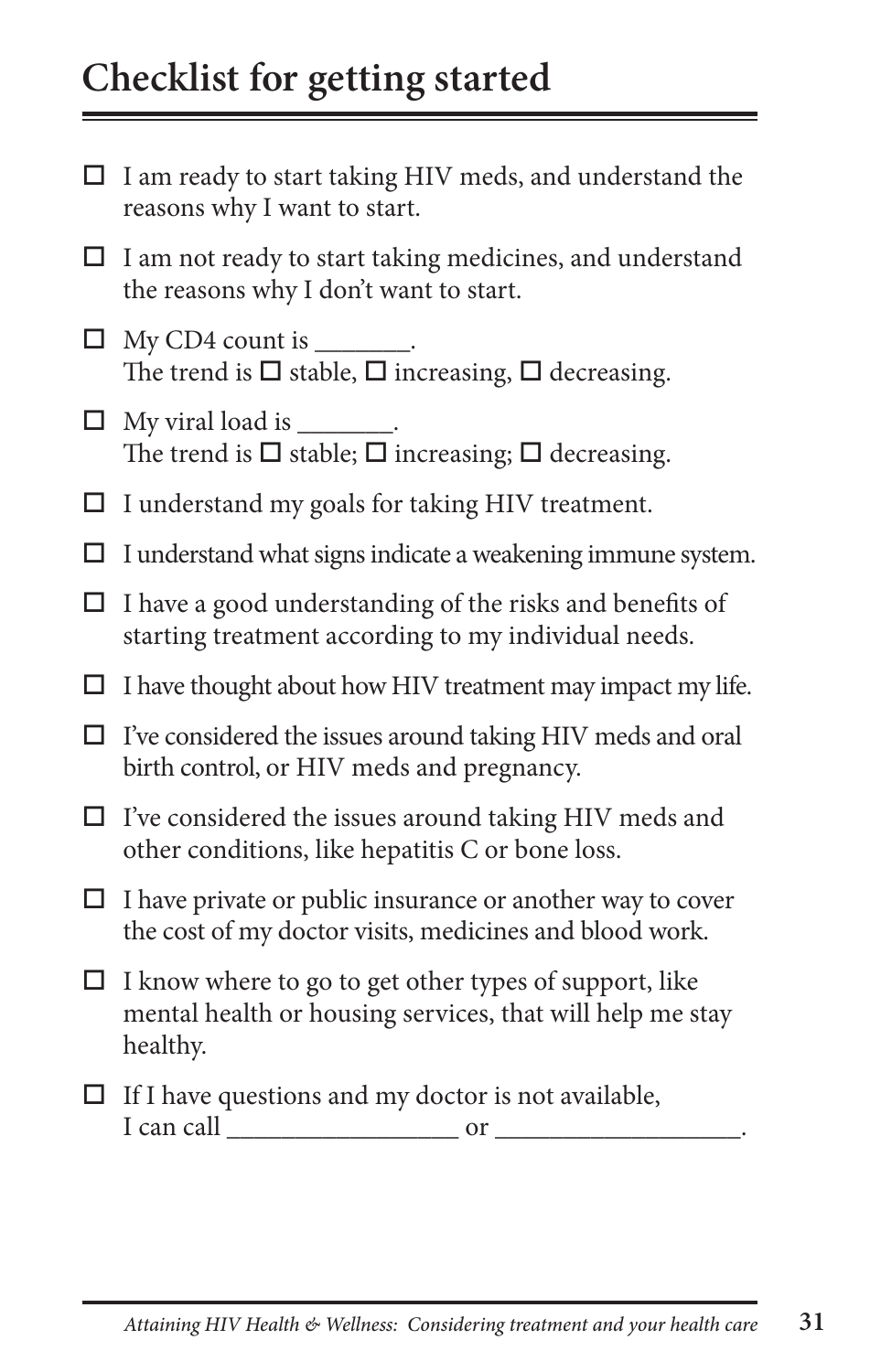| keeping track of the medicines I take or have taken | Side effects I had / reason for stopping / other information<br>Stop date |                                                             |  |  |                                                                        |  |  |  |                                                                 |  |
|-----------------------------------------------------|---------------------------------------------------------------------------|-------------------------------------------------------------|--|--|------------------------------------------------------------------------|--|--|--|-----------------------------------------------------------------|--|
|                                                     | Start date                                                                |                                                             |  |  |                                                                        |  |  |  |                                                                 |  |
|                                                     | Name of medicine or supplement                                            | MEDICINES FOR HIV (prezista, truvada, viread, norvir, etc.) |  |  | <b>DICINES</b> (bactrim, zithromax, diflucan, etc.)<br>HIV-RELATED MEI |  |  |  | <b>RTH CONTROL</b> (ethinyl estradiol, etc.)<br>PRESCRIPTION BI |  |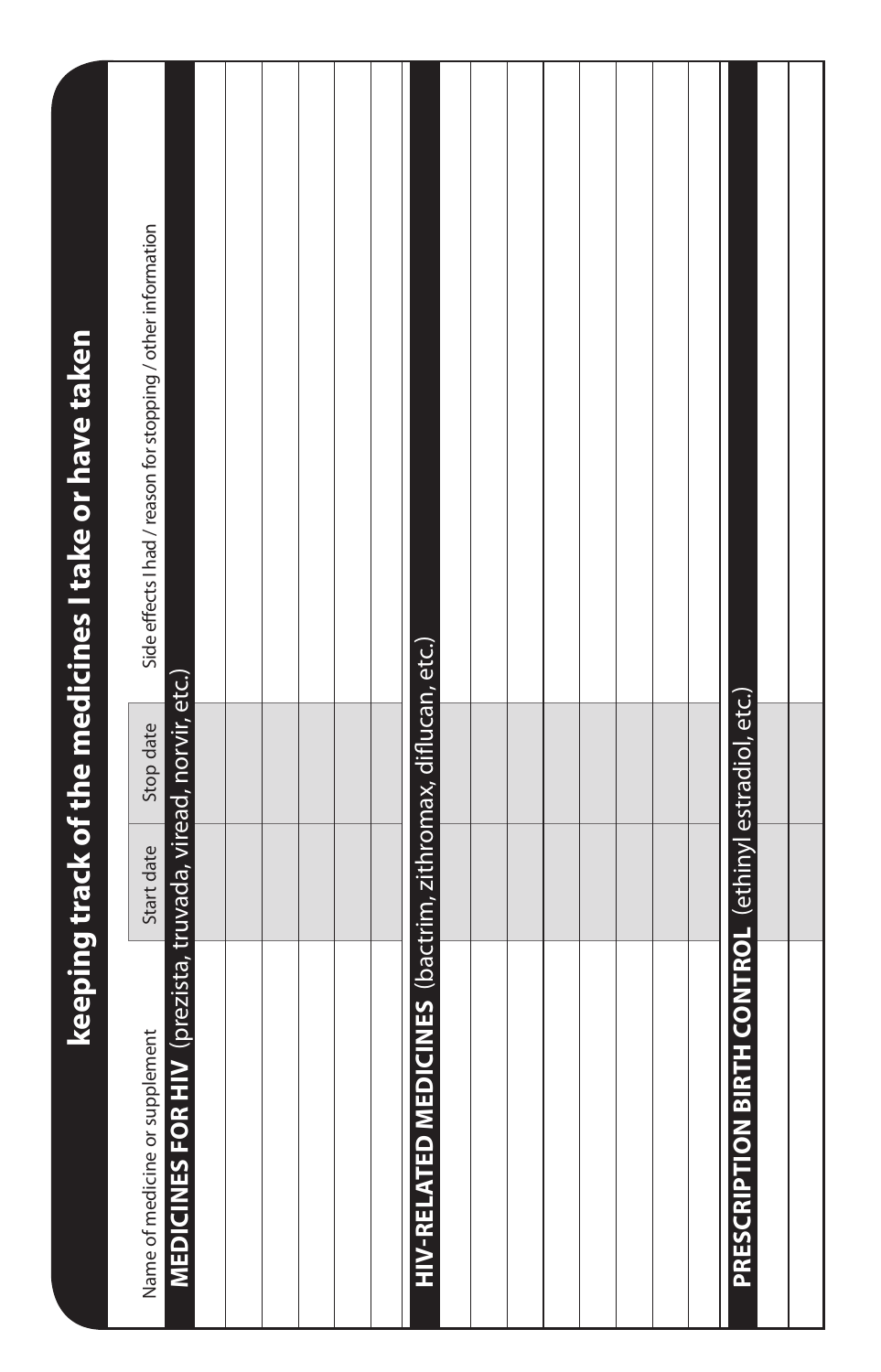|                                                                     |  |  |  | <b>OVER-THE-COUNTER PRODUCTS</b> (tylenol, pepto-bismol, comtrex, citrucel, etc.) |  |  |  | VITAMINS, WEIGHT, AND HERBAL SUPPLEMENTS (milk thistle, st. john's wort, garlic tablets, etc.) |  |  |
|---------------------------------------------------------------------|--|--|--|-----------------------------------------------------------------------------------|--|--|--|------------------------------------------------------------------------------------------------|--|--|
| <b>OTHER PRESCRIPTION MEDICINES</b> (ativan, flonase, zoloft, etc.) |  |  |  |                                                                                   |  |  |  |                                                                                                |  |  |